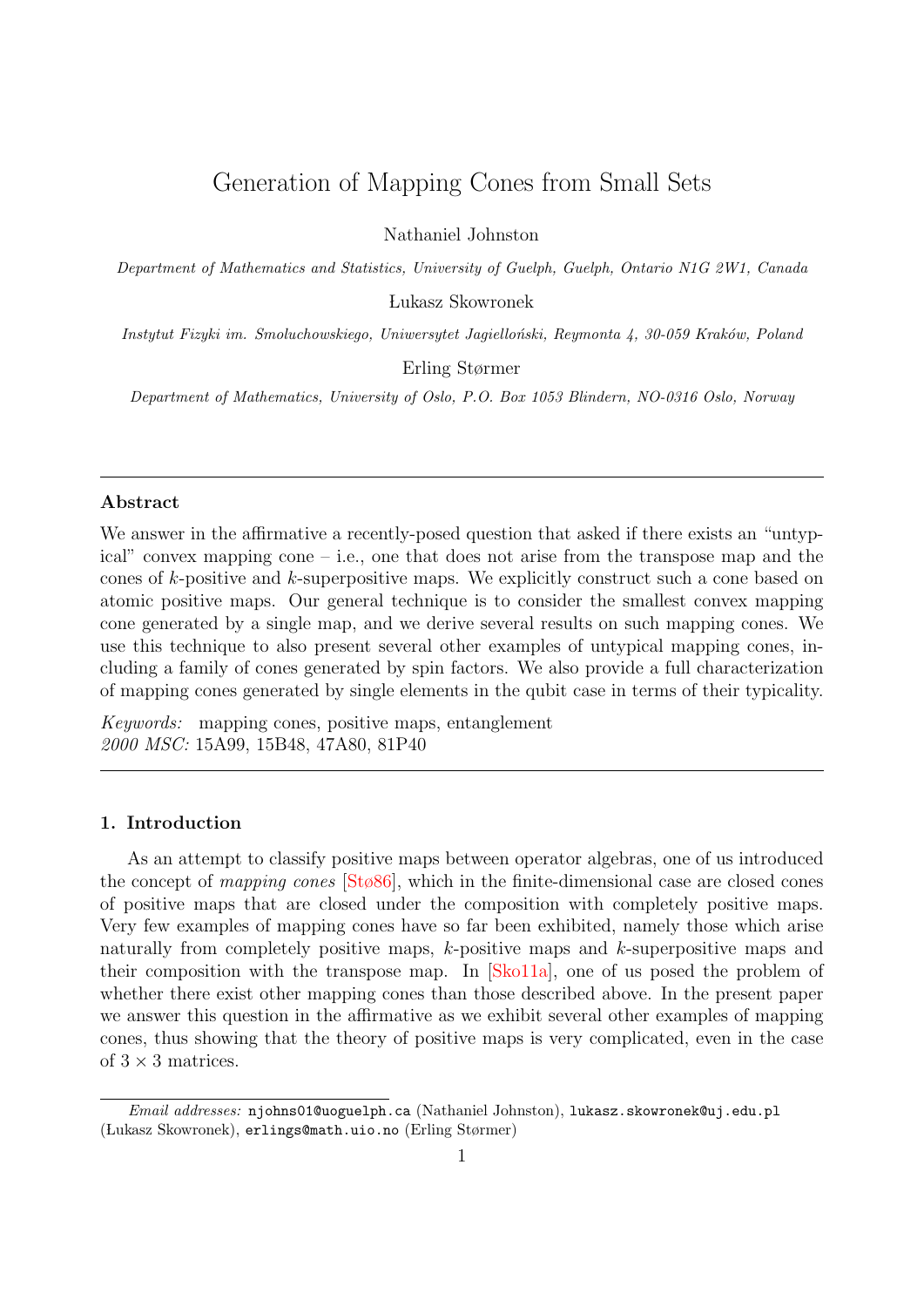Our main approach to this problem is to consider convex mapping cones that are generated by small sets of positive maps – that is, the smallest convex mapping cone that contains a given set of maps. We show that in many cases, the mapping cone generated by a single map gives a well-known typical mapping cone, such as the cone of completely positive maps or the cones of  $k$ -superpositive maps. We then provide several examples to show that untypical mapping cones can also arise naturally in this way. In particular, we show that the convex mapping cone generated by an atomic map is always untypical, we provide examples of non-atomic maps that generate untypical mapping cones, and we completely characterize whether such cones are typical or untypical in the case of  $2 \times 2$  matrices.

These results are of interest in quantum entanglement theory, where mapping cones have been shown to play an important role  $[SSZ09, SS12]$  $[SSZ09, SS12]$  $[SSZ09, SS12]$ , as the cones of k-positive, ksuperpositive, completely positive, and completely co-positive maps all arise frequently in this setting [\[HHH96,](#page-16-1) [Per96,](#page-16-2) [HSR03,](#page-16-3) [CK06,](#page-16-4) [HHHH09\]](#page-16-5). We consider a natural partial order that arises from our method of generating mapping cones, and briefly consider its implications in entanglement theory. In particular, we show that it is related to the notion of optimality of entanglement witnesses introduced in [\[LKCH00\]](#page-16-6).

In Section [2](#page-1-0) we introduce our notation and the typical mapping cones of k-positive and k-superpositive maps. In Section [3](#page-3-0) we show how to construct a minimal convex mapping cone containing a given set of positive maps, and use this construction to build untypical convex mapping cones in Section [4.](#page-5-0) We present another in-depth example in Section [5,](#page-13-0) where we construct a family of untypical mapping cones based on spin factors. We show that these mapping cones are analogous to the cones of  $k$ -superpositive maps in a natural way. We close in Section [6](#page-15-0) by considering a partial order based on the generation of mapping cones that measures how well one set of positive maps detects entanglement compared to another set.

## <span id="page-1-0"></span>2. Notation and Preliminaries

We use H to denote a finite-dimensional Hilbert space and  $\mathcal{L}(\mathcal{H})$  the space of linear maps on  $H$ . If we wish to emphasize the dimension n of a Hilbert space then we will write it as  $\mathcal{H}_n$ . If  $X \in \mathcal{L}(\mathcal{H})$  is positive then we write  $X \geq 0$ .

Many of the cones of operators and linear maps that we deal with will be inspired by the cone of separable operators, which is particularly important in quantum information theory. An operator  $0 \le X \in \mathcal{L}(\mathcal{H}) \otimes \mathcal{L}(\mathcal{H})$  is called *separable* if it can be written in the form

$$
X = \sum_{i} Y_i \otimes Z_i \quad \text{with} \quad Y_i, Z_i \ge 0 \quad \forall i.
$$

Note that without loss of generality we can choose each  $Y_i$  and  $Z_i$  to have rank one. More generally, we say that the *Schmidt number* [\[TH00\]](#page-17-3) of an operator  $0 \le X \in \mathcal{L}(\mathcal{H}) \otimes \mathcal{L}(\mathcal{H})$ (denoted by  $SN(X)$ ) is the smallest integer k so that we can write  $X = \sum_i \mathbf{v}_i \mathbf{v}_i^*$  (here  $\mathbf{v}_i^*$ is the dual vector of  $v_i$  and  $v_i v_i^*$  is the outer product of  $v_i$  with itself), where each  $v_i$  can be written in the form  $\mathbf{v}_i = \sum_{j=1}^k \mathbf{w}_{ij} \otimes \mathbf{z}_{ij}$ . It is straightforward to verify that  $SN(X) = 1$ if and only if  $X$  is separable.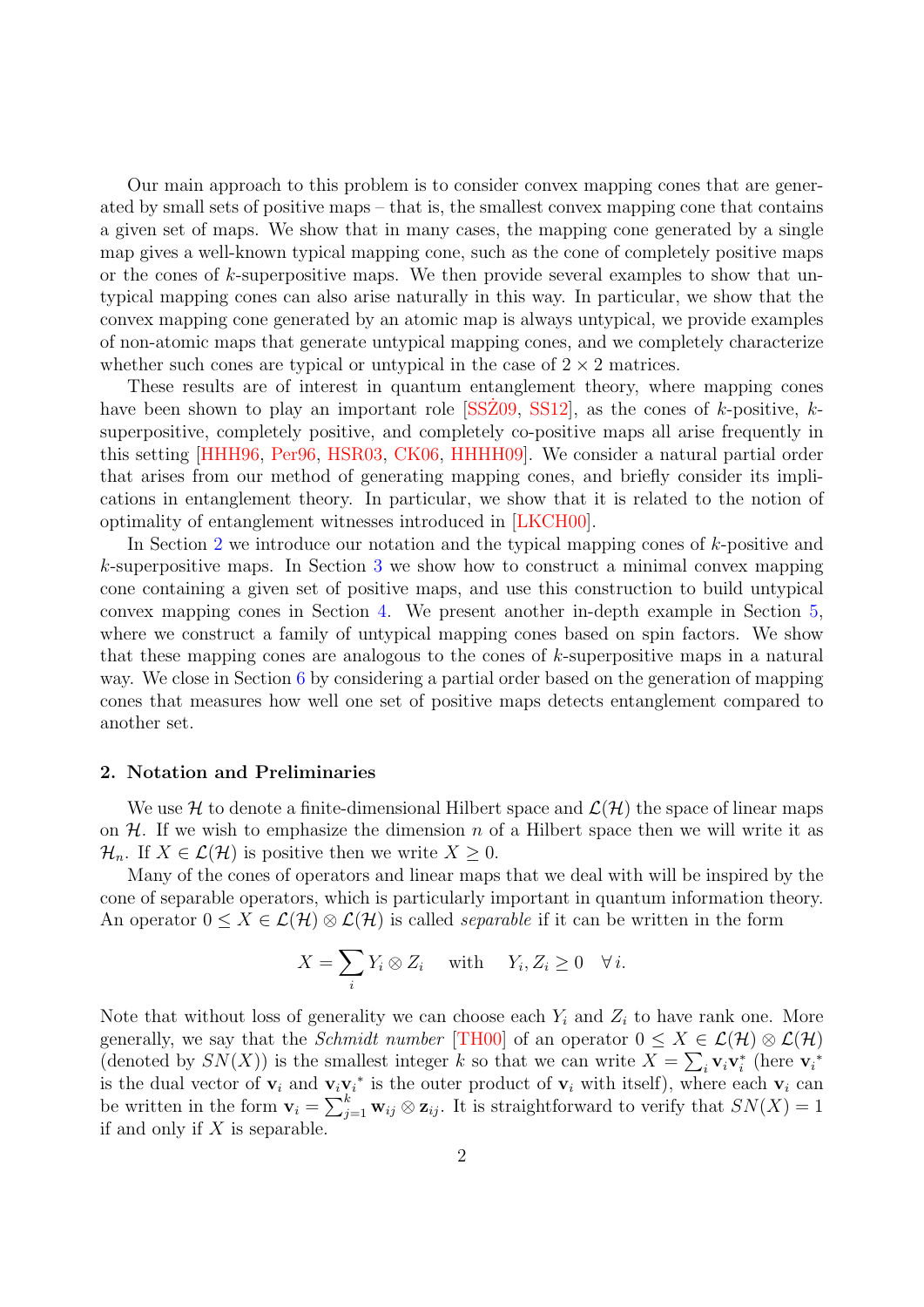#### 2.1. Cones of Positive Maps

A map  $\Phi : \mathcal{L}(\mathcal{H}) \to \mathcal{L}(\mathcal{H})$  is said to be *positive* if  $\Phi(X) \geq 0$  whenever  $X \geq 0$ . Similarly,  $\Phi$  is called k-*positive* if  $id_k \otimes \Phi$  is positive, where  $id_k$  denotes the identity map on  $\mathcal{L}(\mathcal{H}_k)$ , and  $\Phi$  is called *completely positive* if  $\Phi$  is k-positive for all  $k \in \mathbb{N}$ . Also,  $\Phi$  is called k-copositive if  $\Phi$  is k-positive, where t is the transpose map on  $\mathcal{L}(\mathcal{H})$ . We will use  $\mathcal{P}_k(\mathcal{L}(\mathcal{H}))$  and  $\mathcal{CP}(\mathcal{L}(\mathcal{H}))$ to denote the sets of k-positive and completely positive maps on  $\mathcal{L}(\mathcal{H})$  respectively. We may abbreviate this notation as simply  $\mathcal{P}_k$  or  $\mathcal{CP}$  when the Hilbert space the maps act on is understood or unimportant. Note that  $P_k$  and  $\mathcal{CP}$  are cones (i.e., they are closed under multiplication by non-negative scalars), closed, and convex.

Given an operator  $A \in \mathcal{L}(\mathcal{H})$ , we define the *adjoint map*  $\text{Ad}_A : \mathcal{L}(\mathcal{H}) \to \mathcal{L}(\mathcal{H})$  by  $\text{Ad}_A(X) = AXA^*$ , where  $A^*$  is the Hermitian adjoint of A. It is clear that  $\text{Ad}_A$  is always completely positive. A well-known characterization of completely positive maps [\[Cho75a\]](#page-16-7) says that  $\mathcal{CP}(\mathcal{L}(\mathcal{H}_n)) = \mathcal{P}_n(\mathcal{L}(\mathcal{H}_n))$  and furthermore that  $\Phi$  is completely positive if and only if there exist operators  $A_i \in \mathcal{L}(\mathcal{H})$  such that  $\Phi = \sum_i \text{Ad}_{A_i}$ . In other words, the adjoint maps are the extreme points of the set of completely positive maps.

Given a fixed orthonormal basis  $\{\mathbf e_i\}_{i=1}^n$  of  $\mathcal{H}_n$ , the *Jamiolkowski–Choi isomorphism* [[Cho75a,](#page-16-7) [Jam72\]](#page-16-8) associates a linear map  $\Phi : \mathcal{L}(\mathcal{H}_n) \to \mathcal{L}(\mathcal{H}_n)$  with the operator  $C_{\Phi}$  :=  $\sum_{i,j=1}^n \mathbf{e}_i \mathbf{e}_j^* \otimes \Phi(\mathbf{e}_i \mathbf{e}_j^*) \in \mathcal{L}(\mathcal{H}_n) \otimes \mathcal{L}(\mathcal{H}_n)$ . The operator  $C_{\Phi}$  is called the *Choi matrix* of  $\Phi$ . For us, it will be useful to know that  $\Phi$  is completely positive if and only if  $C_{\Phi}$  is positive.

In the case when we can write  $\Phi = \sum_i \text{Ad}_{A_i}$  with rank $(A_i) \leq k$  for all i,  $\Phi$  is called k-superpositive [\[SSZ09](#page-17-1)] (or simply superpositive [\[And04\]](#page-15-1) in the  $k = 1$  case), and we denote these cones by  $\mathcal{SP}_k(\mathcal{L}(\mathcal{H}))$  or simply  $\mathcal{SP}_k$ . In quantum information theory, superpositive maps are usually called entanglement-breaking maps [\[HSR03\]](#page-16-3) because they are exactly the maps with the property that  $(id \otimes \Phi)(X)$  is separable for all  $X \geq 0$ . More generally,  $\Phi$  is k-superpositive if and only if  $SN((id \otimes \Phi)(X)) \leq k$  for all  $X \geq 0$ , if and only if  $SN(C_{\Phi}) \leq k$ [\[CK06\]](#page-16-4).

Given a cone of positive maps  $\mathcal{M} \subseteq \mathcal{P}_1$ , we define the cone of Choi matrices  $C_{\mathcal{M}}$ :=  $\{C_{\Phi} : \Phi \in \mathcal{M}\}\$ and the cone of dual maps  $\mathcal{M}^{\dagger} := \{\Phi^{\dagger} : \Phi \in \mathcal{C}\}\$ , where  $\Phi^{\dagger} : \mathcal{L}(\mathcal{H}) \to \mathcal{L}(\mathcal{H})$ is the unique map defined via the Hilbert-Schmidt inner product so that  $\text{Tr}(\Phi(X)Y) =$  $\text{Tr}(X\Phi^{\dagger}(Y))$  for all  $X, Y \in \mathcal{L}(\mathcal{H})$ .

## 2.2. Mapping Cones

A mapping cone [\[Stø86\]](#page-17-0) is a nonzero closed cone  $\mathcal{M} \subseteq \mathcal{P}_1$  with the property that  $\Phi \circ$  $\Omega \circ \Psi \in \mathcal{M}$  whenever  $\Omega \in \mathcal{M}$  and  $\Phi, \Psi \in \mathcal{CP}$ . The cones  $\mathcal{P}_k$  of k-positive maps and  $\mathcal{SP}_k$ of k-superpositive maps are the prototypical examples of mapping cones and can be seen repeatedly in recent work on mapping cones [\[JS12,](#page-16-9) [Sko11a,](#page-16-0) [SSZ09](#page-17-1), [SS12,](#page-17-2) [Stø11a\]](#page-17-4). Other well-known examples of mapping cones include those of the form  $\mathcal M \circ t := \{ \Phi \circ t : \Phi \in \mathcal M \},$ where M is equal to either  $\mathcal{P}_k$  or  $\mathcal{SP}_k$ . Furthermore, the intersection  $\mathcal{M}_1 \cap \mathcal{M}_2$  of two mapping cones  $\mathcal{M}_1$  and  $\mathcal{M}_2$  is again a mapping cone, as is the sum  $\mathcal{M}_1 \vee \mathcal{M}_2 := \{ \Phi + \Psi :$  $\Phi \in \mathcal{M}_1, \Psi \in \mathcal{M}_2$ .

In [\[Sko11a\]](#page-16-0) it was noted that all convex mapping cones that have been considered in the past can be constructed via the methods described in the previous paragraph. Hence any mapping cone arising from  $\mathcal{P}_k$  or  $\mathcal{SP}_k$  via the operations  $\mathcal{M} \mapsto \mathcal{M} \circ t$ ,  $(\mathcal{M}_1,\mathcal{M}_2) \mapsto \mathcal{M}_1 \cap \mathcal{M}_2$ ,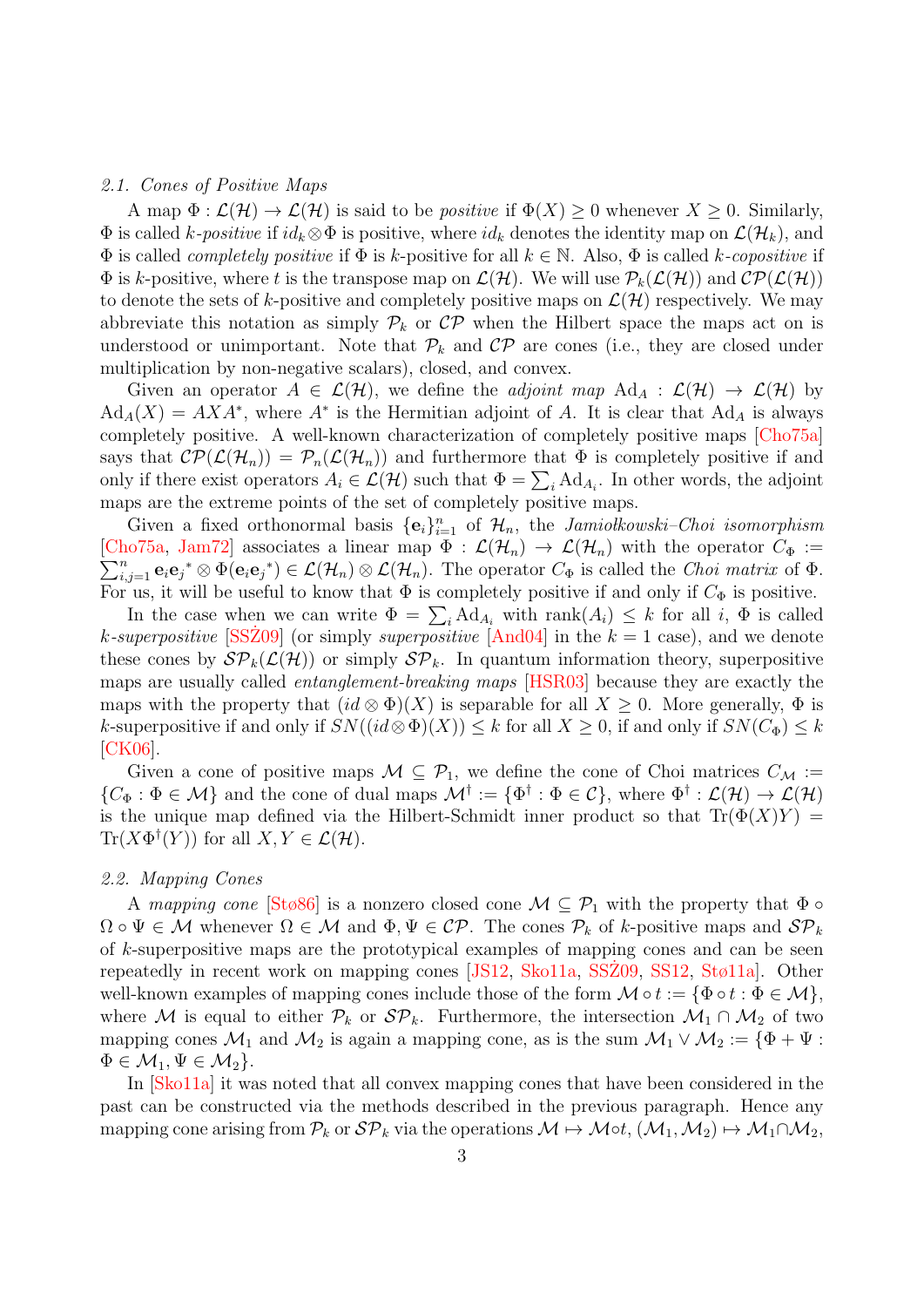or  $(\mathcal{M}_1, \mathcal{M}_2) \mapsto \mathcal{M}_1 \vee \mathcal{M}_2$  was called *typical*, and it was asked whether or not there exist convex mapping cones that are untypical. We construct such convex mapping cones in Sections [4](#page-5-0) and [5,](#page-13-0) which shows that they really do provide a non-trivial generalization of the cones of k-positive and k-superpositive maps.

#### <span id="page-3-0"></span>3. Convex Mapping Cones Generated by Small Sets of Maps

In a sense, there is nothing particularly special about the transpose map  $t$  and its appearance in the definition of a typical convex mapping cone. The cone  $\mathcal{CP} \circ t$  is the smallest convex mapping cone containing  $t$ , but there is no reason that we can't similarly define the smallest convex mapping cone containing any other given set of positive maps. Indeed, for any set of positive maps  $\mathcal{Q} \subset \mathcal{P}_1$ , we define the *convex mapping cone generated by*  $\mathcal{Q}$  as follows:

$$
\mathcal{M}_{\mathcal{Q}} := \left\{ \sum_{i} \Phi_{i} \circ \Omega_{i} \circ \Psi_{i} : \Omega_{i} \in \mathcal{Q}, \Phi_{i}, \Psi_{i} \in \mathcal{CP} \; \forall \, i \right\}.
$$

It is clear that  $\mathcal{M}_{\mathcal{O}}$  is convex and a mapping cone, and furthermore that it is the smallest convex mapping cone such that contains  $Q$ . That is, if  $M$  is a convex mapping cone such that  $M \supseteq Q$ , then  $M \supseteq M_{Q}$ . Furthermore, for any sets  $Q_i$  we have  $M_{\cup_i Q_i} = \vee_i M_{Q_i}$ . Thus it is of particular interest to understand the convex mapping cones  $\mathcal{M}_{\mathcal{Q}}$ , where  $\mathcal Q$ is a singleton set, since all convex mapping cones can be obtained by adding these cones together.

Note that the mapping cone generated by  $\mathcal Q$  has a natural interpretation in quantum information theory if we use the Jamiołkowski–Choi isomorphism. For example, in the simplest case of a singleton set, the set of Choi matrices of maps in  $\mathcal{M}_{\{\Phi\}}$  is exactly the set  $\{\sum_i \text{Ad}_{A_i \otimes B_i}(C_{\Phi})\}\$ . That is, it is the set of operators that can reached from  $C_{\Phi}$  via maps of the form  $\sum_i \text{Ad}_{A_i \otimes B_i}$ , which are called *separable maps* [\[CDKL01,](#page-16-10) [Rai97\]](#page-16-11). The problem of determining what types of operators can be reached from a given operator by applying separable maps is a distillation problem. For example, it is often asked whether a given operator can be distilled via a separable map into the "maximally-entangled" operator  $\sum_{i,j=1}^n \mathbf{e}_i \mathbf{e}_j^* \otimes \mathbf{e}_i \mathbf{e}_j^*$  [\[HHH98\]](#page-16-12). Equivalently, this is the problem of determining whether or not  $id \in \mathcal{M}_{\{\Phi\}}$  (and hence  $\mathcal{CP} \subseteq \mathcal{M}_{\{\Phi\}}$ ).

We now present some special cases of singleton sets Q that generate well-known mapping cones.

# <span id="page-3-1"></span>Proposition 1.  $\mathcal{M}_{\{id\}} = \mathcal{CP}$ .

Proof. Trivial, as the composition and sum of completely positive maps is again completely positive.  $\Box$ 

Proposition 2.  $\mathcal{M}_{\{t\}} = \mathcal{CP} \circ t$ .

Proof. If  $\Phi, \Psi \in \mathcal{CP}$  then  $\Phi \circ t \circ \Psi = (\Phi \circ (t \circ \Psi \circ t)) \circ t$ . Because  $t \circ \Psi \circ t \in \mathcal{CP}$ , we have  $\Phi \circ t \circ \Psi \in \mathcal{CP} \circ t$ .  $\Box$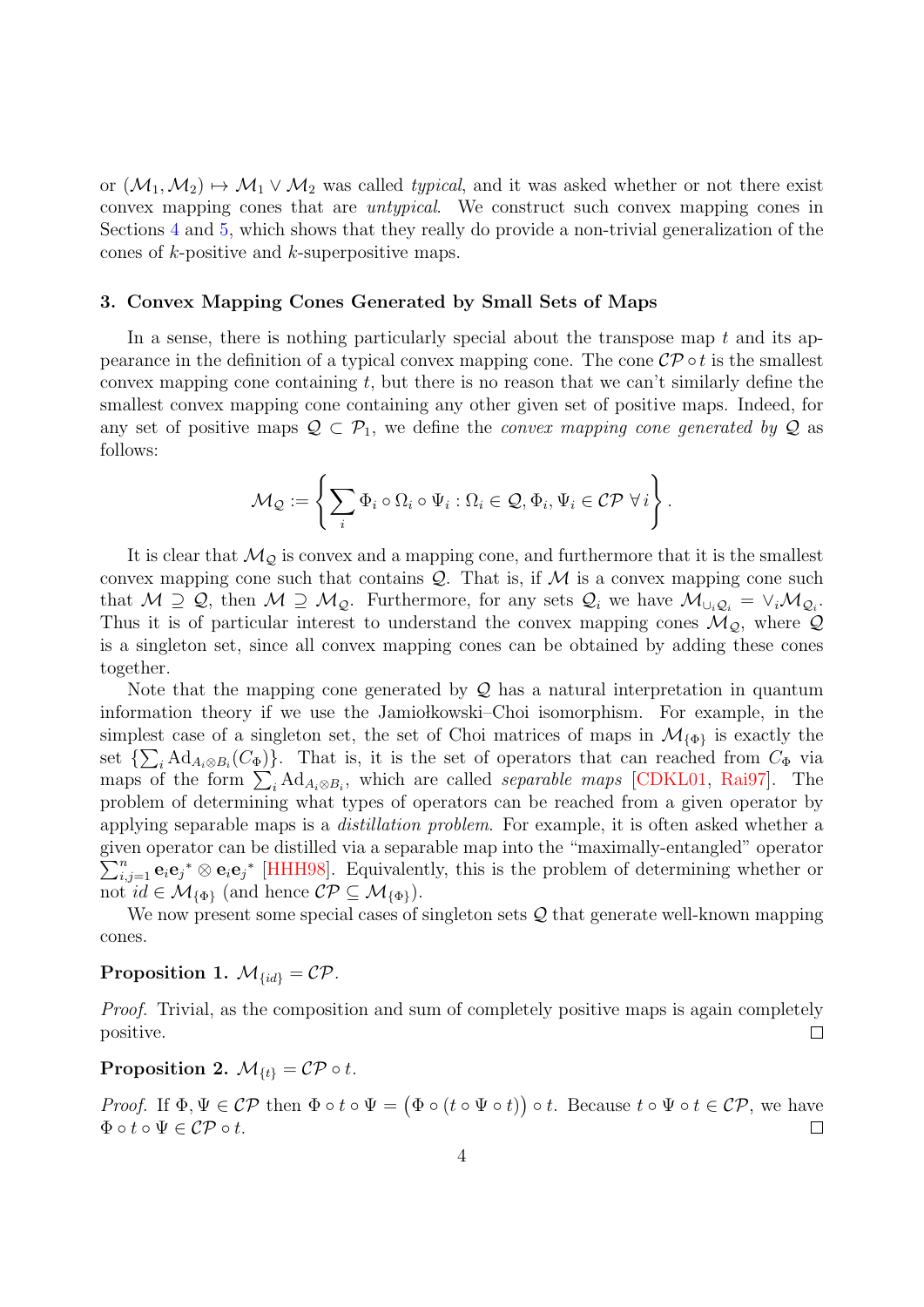<span id="page-4-0"></span>**Proposition 3.** If  $\Omega \in \mathcal{SP}_1$ , then  $\mathcal{M}_{\{\Omega\}} = \mathcal{SP}_1$ .

*Proof.* Because  $\mathcal{SP}_1$  is a convex mapping cone, it follows that  $\mathcal{M}_{\{\Omega\}} \subseteq \mathcal{SP}_1$  by the fact that  $\mathcal{M}_{\{\Omega\}}$  is the smallest convex mapping cone containing  $\Omega$ . To see the other inclusion, recall [\[Stø86,](#page-17-0) Lemma 2.4] that if M is any convex mapping cone then  $M \supseteq S\mathcal{P}_1$ , so  $\mathcal{M}_{\{\Omega\}} \supseteq \mathcal{SP}_1.$  $\Box$ 

Our next result of this type concerns the *reduction map*  $R : \mathcal{L}(\mathcal{H}_n) \to \mathcal{L}(\mathcal{H}_n)$  defined as follows:

$$
R(X) = \text{Tr}(X)I - X.
$$

The map R is clearly positive because  $\text{Tr}(X) \geq ||X||$  whenever  $X \geq 0$ . However, it is easily-verified that R is not completely positive (or even 2-positive  $[Tom85]$ ). The positivity properties of  $R$  have led to it playing an important role in quantum information theory [\[CAG99,](#page-16-13) [HH99\]](#page-16-14).

<span id="page-4-1"></span>**Proposition 4.**  $\mathcal{M}_{\{R\}} = \mathcal{SP}_2 \circ t$  (and equivalently,  $\mathcal{M}_{\{Rot\}} = \mathcal{SP}_2$ ).

*Proof.* To see that  $\mathcal{M}_{\{Rot\}} \subseteq \mathcal{SP}_2$ , it is enough to show that  $R \circ t \in \mathcal{SP}_2$ . To this end, we consider its Choi matrix:

$$
C_{Rot} = I - \sum_{i,j=1}^{n} \mathbf{e}_{i} \mathbf{e}_{j}^{*} \otimes \mathbf{e}_{j} \mathbf{e}_{i}^{*} = \sum_{i>j=1}^{n} (\mathbf{e}_{i} \otimes \mathbf{e}_{j} - \mathbf{e}_{j} \otimes \mathbf{e}_{i}) (\mathbf{e}_{i} \otimes \mathbf{e}_{j} - \mathbf{e}_{j} \otimes \mathbf{e}_{i})^{*},
$$

which evidently has Schmidt number no larger than 2. It follows that  $\mathcal{M}_{\{Rot\}} \subseteq \mathcal{SP}_2$ .

To see that  $\mathcal{SP}_2 \subseteq \mathcal{M}_{\{Rot\}}$ , suppose that  $\Phi \in \mathcal{SP}_2$ . Then  $SN(C_{\Phi}) \leq 2$ , so there are families of vectors  $\{\mathbf{a}_k\}, \{\mathbf{b}_k\}, \{\mathbf{c}_k\}, \{\mathbf{d}_k\} \subseteq \mathcal{H}_n$  such that

$$
C_\Phi = \sum_k (\mathbf{a}_k \otimes \mathbf{b}_k + \mathbf{c}_k \otimes \mathbf{d}_k) (\mathbf{a}_k \otimes \mathbf{b}_k + \mathbf{c}_k \otimes \mathbf{d}_k)^*.
$$

Let  $A_k \in \mathcal{L}(\mathcal{H}_n)$  be the operator defined by  $A_k^t \mathbf{e}_1 = \mathbf{a}_k$ ,  $A_k^t \mathbf{e}_2 = \mathbf{c}_k$ , and  $A_k^t \mathbf{e}_j = 0$  for  $j \geq 3$ . Let  $B_k \in \mathcal{L}(\mathcal{H}_n)$  be the operator defined by  $B_k\mathbf{e}_1 = \mathbf{d}_k$ ,  $B_k\mathbf{e}_2 = -\mathbf{b}_k$ , and  $B_k\mathbf{e}_j = 0$  for  $j \geq 3$ . Then

$$
C_{\mathrm{Ad}_{A_k} \circ (\mathrm{Rot}) \circ \mathrm{Ad}_{B_k}} = (A_k^t \otimes B_k) C_{R \circ t} (A_k^t \otimes B_k)^*
$$
  
=  $(A_k^t \otimes B_k) \left( \sum_{i>j=1}^n (\mathbf{e}_i \otimes \mathbf{e}_j - \mathbf{e}_j \otimes \mathbf{e}_i) (\mathbf{e}_i \otimes \mathbf{e}_j - \mathbf{e}_j \otimes \mathbf{e}_i)^* \right) (A_k^t \otimes B_k)^*$   
=  $(\mathbf{a}_k \otimes \mathbf{b}_k + \mathbf{c}_k \otimes \mathbf{d}_k) (\mathbf{a}_k \otimes \mathbf{b}_k + \mathbf{c}_k \otimes \mathbf{d}_k)^*.$ 

It follows that  $\Phi = \sum_{k} \text{Ad}_{A_k} \circ (R \circ t) \circ \text{Ad}_{B_k}$ , so  $\Phi \in \mathcal{M}_{\{R \circ t\}}$  and  $\mathcal{SP}_2 \subseteq \mathcal{M}_{\{R \circ t\}}$ .  $\Box$ 

Propositions [1,](#page-3-1) [3,](#page-4-0) and [4](#page-4-1) show that there are singleton sets Q such that  $\mathcal{M}_{\mathcal{Q}} = \mathcal{SP}_k$  for  $k \in \{1, 2, n\}$ . Our final result of this type demonstrates that there is in fact a singleton set Q such that  $\mathcal{M}_{\mathcal{Q}} = \mathcal{SP}_k$  for any  $1 \leq k \leq n$ .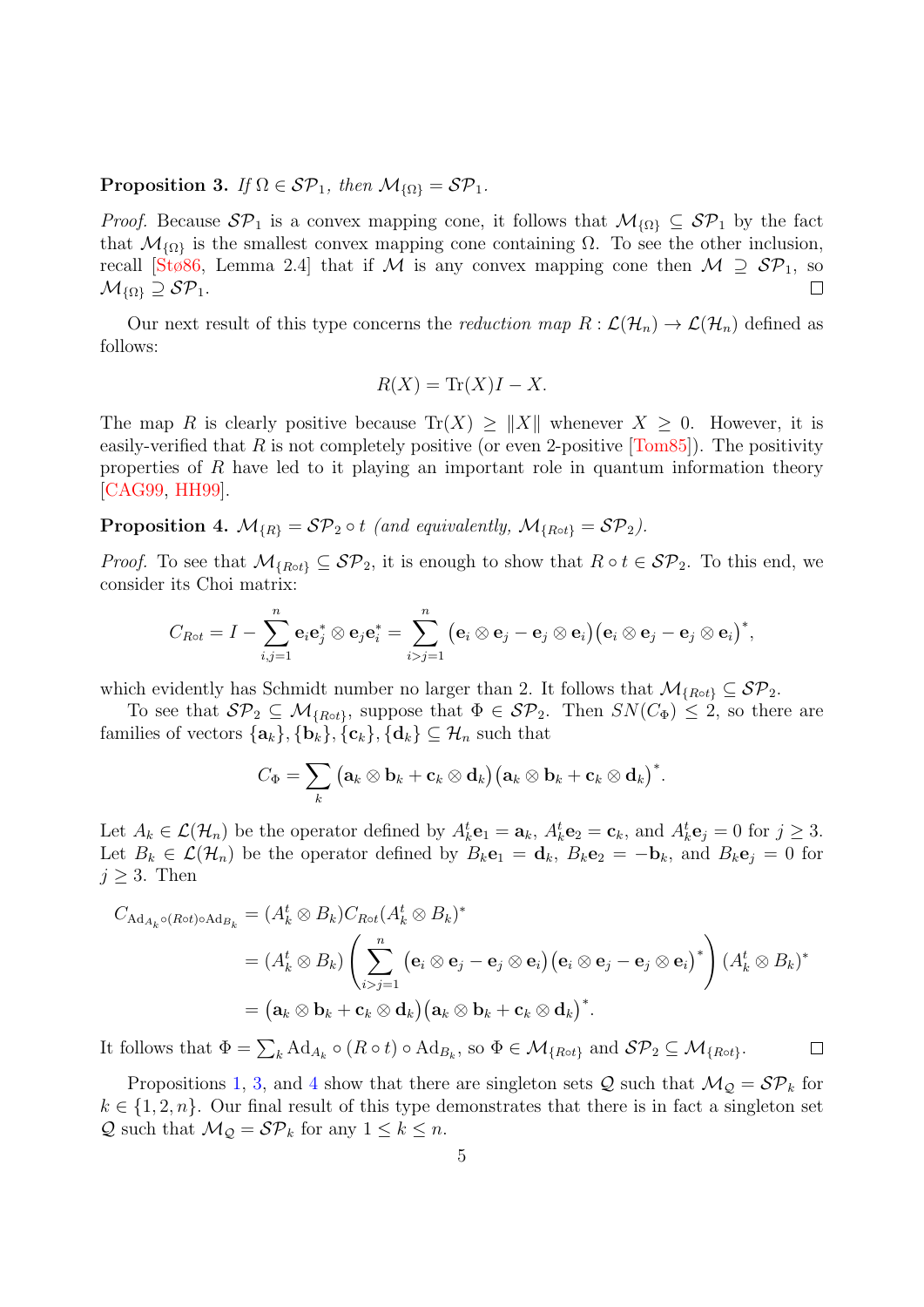**Proposition 5.** Let  $E_k \in \mathcal{L}(\mathcal{H}_n)$  be any operator with rank k. Then  $\mathcal{M}_{\{Ad_{E_k}\}} = \mathcal{SP}_k$ .

*Proof.* Because  $\text{rank}(E_k) = k$ , we have  $\text{Ad}_{E_k} \in \mathcal{SP}_k$ , so  $\mathcal{M}_{\{\text{Ad}_{E_k}\}} \subseteq \mathcal{SP}_k$ . To see the other inclusion, consider an arbitrary map  $\Phi \in \mathcal{SP}_k$ , written in the form  $\Phi = \sum_i \text{Ad}_{A_i}$  with rank $(A_i) \leq k$  for all i. Because of this rank condition, there exist operators  $\{B_i\}$  and  $\{C_i\}$ so that  $A_i = B_i E_k C_i$  for all i. Then  $\Phi = \sum_i \text{Ad}_{B_i} \circ \text{Ad}_{E_k} \circ \text{Ad}_{C_i}$ , so  $\Phi \in \mathcal{M}_{\{ \text{Ad}_{E_k} \}}$  and  $\mathcal{SP}_k \subseteq \mathcal{M}_{\{\text{Ad}_{E_k}\}}.$  $\Box$ 

We now have seen that there are singleton sets that give rise to the cones  $\mathcal{SP}_k$  (and also  $\mathcal{SP}_k \circ t$  for any  $1 \leq k \leq n$ . The analogous problem of generating  $\mathcal{P}_k$  and  $\mathcal{P}_k \circ t$ , however, is much more difficult. In the  $n = 2$  case, we have  $P_1 = \mathcal{CP} \vee \mathcal{CP} \circ t$ , so  $P_1 = P_1 \circ t = \mathcal{M}_{\{id,t\}}$ . However, when  $n \geq 3$  it is the case that  $\mathcal{P}_1$  is not generated by any finite (or even countable) set of maps [\[Sko12\]](#page-16-15). In general we are not aware of an answer to the question of whether or not there exists a finite set  $\mathcal{Q}_k$  such that  $\mathcal{M}_{\mathcal{Q}_k} = \mathcal{P}_k$  for  $1 < k < n$ .

# <span id="page-5-0"></span>4. Examples of Untypical Mapping Cones

In the previous section we showed that the mapping cone generated by a single map, in many cases, gives a well-known typical mapping cone. In contrast, we now present several examples of maps that generate mapping cones that are untypical. In particular, we show that all atomic maps lead to untypical mapping cones, yet there are many nonatomic maps that also give rise to untypical mapping cones. We also completely characterize (un)typicality of mapping cones generated in this way in the  $n = 2$  case.

## <span id="page-5-2"></span>4.1. Atomic Maps Generate Untypical Mapping Cones

We now specialize to the case when  $\mathcal{Q} = {\Phi}$ , where  $\Phi : \mathcal{L}(\mathcal{H}_n) \to \mathcal{L}(\mathcal{H}_n)$  is an atomic  $map$  – that is, a positive map that can not be written as a sum of a 2-positive and a 2copositive map. Atomic maps exist exactly when  $n \geq 3$ , and the most famous example is the Choi map [\[Cho75b\]](#page-16-16) defined by

$$
(x_{ij}) \mapsto \begin{bmatrix} x_{11} + x_{33} & -x_{12} & -x_{13} \\ -x_{21} & x_{11} + x_{22} & -x_{23} \\ -x_{31} & -x_{32} & x_{22} + x_{33} \end{bmatrix}.
$$

There has been much work done recently to construct positive atomic maps when  $n = 3$ [\[TT88,](#page-17-6) [CKL92,](#page-16-17) [Osa91,](#page-16-18) [BFP04,](#page-16-19) [Hal06\]](#page-16-20). We now show that any such map generates an untypical mapping cone.

<span id="page-5-1"></span>**Theorem 6.** Let  $\Phi : \mathcal{L}(\mathcal{H}_n) \to \mathcal{L}(\mathcal{H}_n)$  be an atomic positive map. Then  $\mathcal{M}_{\{\Phi\}}$  is untypical. *Proof.* The only typical mapping cone not contained in  $\mathcal{P}_2 \vee (\mathcal{P}_2 \circ t)$  is  $\mathcal P$  itself. Since  $\Phi \notin \mathcal{P}_2 \vee (\mathcal{P}_2 \circ t)$ , we only need to show that  $\mathcal{M}_{\{\Phi\}} \neq \mathcal{P}_1$ . To this end, we show that  $id \notin \mathcal{M}_{\{\Phi\}}$ . To see why this claim holds, note that id is extreme in the set of positive maps, so if  $id \in \mathcal{M}_{\{\Phi\}}$  there must exist  $A, B \in \mathcal{L}(\mathcal{H}_n)$  such that  $id = \text{Ad}_A \circ \Phi \circ \text{Ad}_B$ . Since id has full rank as a linear operator, each of A and B must be invertible, so  $Ad_{A^{-1}} \circ id \circ Ad_{B^{-1}} = \Phi$ , which is completely positive. Since  $\Phi$  is not completely positive, this is a contradiction, so  $\mathcal{M}_{\{\Phi\}}$  must be untypical.  $\Box$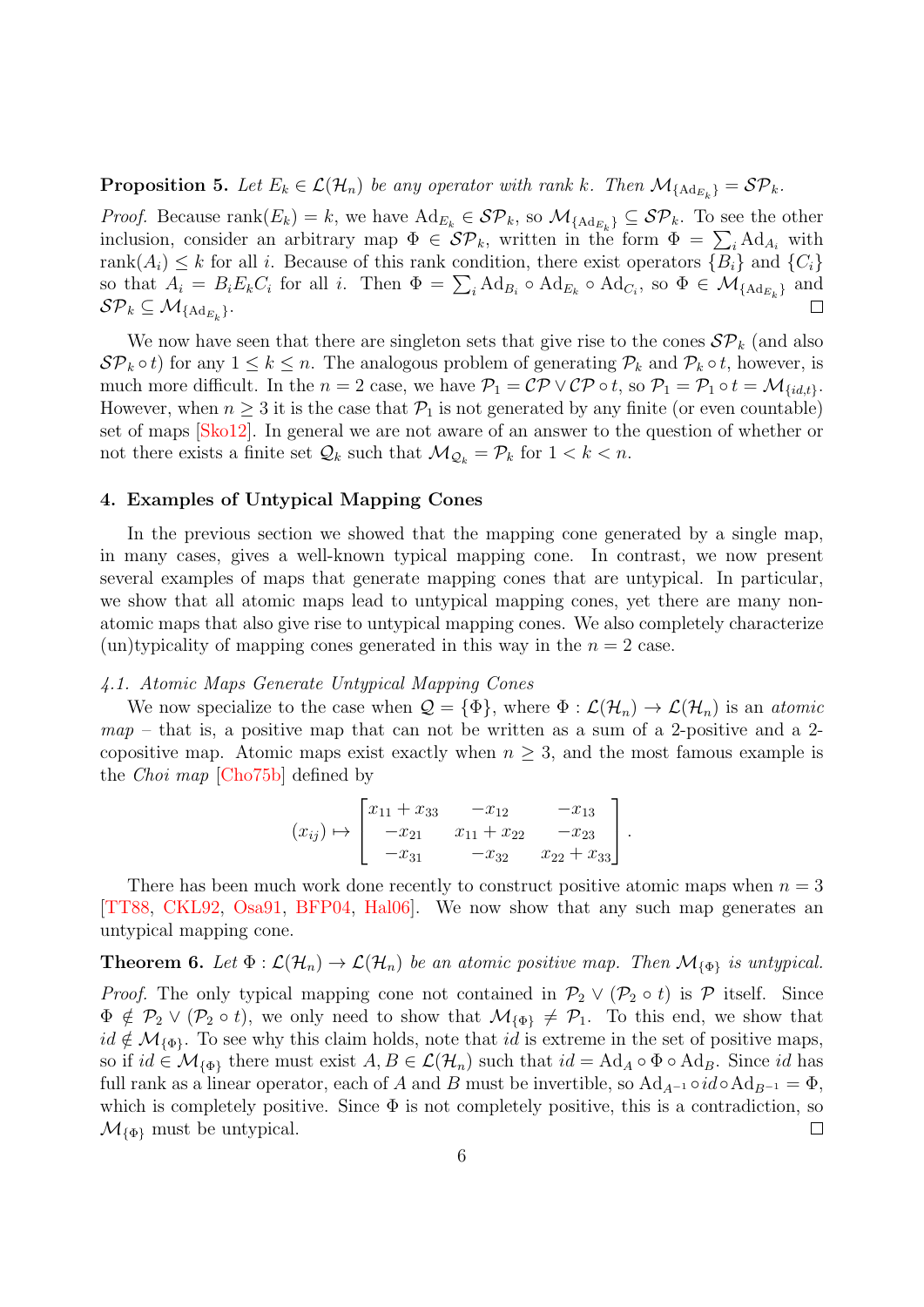Note that the results of [\[Mar10\]](#page-16-21) imply that an extreme positive map is either of the form Ad<sub>A</sub>, Ad<sub>A</sub>  $\circ$  t, or it is atomic. Therefore, Theorem [6](#page-5-1) applies to all extreme positive maps that are not of the form  $\text{Ad}_A$  or  $\text{Ad}_A \circ t$ .

## <span id="page-6-3"></span>4.2. Untypical Mapping Cones Arising from Non-Atomic Positive Maps

As another example of how untypical mapping cones can arise, we present the following (slightly technical) theorem, which is proved via a series of lemmas throughout this section. Note that we use supp $(U)$  to denote the support of the operator  $U \in \mathcal{L}(\mathcal{H}_n)$ .

<span id="page-6-0"></span>**Theorem 7.** Let  $U, V \in \mathcal{L}(\mathcal{H}_3)$  have rank $(U) = \text{rank}(V) = 2$ . Assume that range $(U) =$  ${\rm supp}(U)={\rm supp}(V)$ , range(U) and range(V) commute, and range(U)  $\cap$  range(V) has dimension 1. If  $\Phi := \text{Ad}_U + \text{Ad}_V \notin \mathcal{P}_2 \circ t$  then  $\mathcal{M}_{\{\Phi\}}$  is untypical.

Before proving Theorem [7,](#page-6-0) we note that the following operators  $U, V \in \mathcal{L}(\mathcal{H}_3)$  satisfy all of its hypotheses and thus provide a concrete example of such an untypical mapping cone:

$$
U := \begin{bmatrix} 1 & 0 & 0 \\ 0 & 1 & 0 \\ 0 & 0 & 0 \end{bmatrix}, \quad V := \begin{bmatrix} 0 & 1 & 0 \\ 0 & 0 & 0 \\ 1 & 0 & 0 \end{bmatrix}.
$$
 (1)

The corresponding map  $\Phi := \text{Ad}_U + \text{Ad}_V$  acts as follows:

$$
(x_{ij}) \mapsto \begin{bmatrix} x_{11} + x_{22} & x_{12} & x_{21} \\ x_{21} & x_{22} & 0 \\ x_{12} & 0 & x_{11} \end{bmatrix}.
$$

The only slightly non-trivial property of U, V, and  $\Phi$  that needs to be checked is that  $\Phi \notin \mathcal{P}_2 \circ t$ . To see this, one can verify that

$$
(id_2 \otimes \Phi \circ t) \left( \begin{bmatrix} 1 & 0 & 0 & 0 & 1 & 0 \\ 0 & 0 & 0 & 0 & 0 & 0 \\ 0 & 0 & 0 & 0 & 0 & 0 \\ 0 & 0 & 0 & 0 & 0 & 0 \\ 1 & 0 & 0 & 0 & 1 & 0 \\ 0 & 0 & 0 & 0 & 0 & 0 \end{bmatrix} \right) = \begin{bmatrix} 1 & 0 & 0 & 0 & 0 & 1 \\ 0 & 0 & 0 & 1 & 0 & 0 \\ 0 & 0 & 1 & 0 & 0 & 0 \\ 0 & 1 & 0 & 1 & 0 & 0 \\ 0 & 0 & 0 & 0 & 1 & 0 \\ 1 & 0 & 0 & 0 & 0 & 0 \end{bmatrix} \not\geq 0,
$$
 (2)

so  $\Phi$  is not an element of  $\mathcal{P}_2 \circ t$ , as desired.

We now prove Theorem [7](#page-6-0) via a series of lemmas.

<span id="page-6-2"></span>**Lemma 8.** Under the hypotheses of Theorem [7,](#page-6-0) there do not exist  $\lambda \in \mathbb{C}$  and  $A, B \in \mathcal{L}(\mathcal{H}_3)$ such that  $AUB = U$  and  $AVB = \lambda U$ .

*Proof.* Since  $U = AUB$ , range $(B) \supseteq \text{supp}(U)$  and  $\text{supp}(B) \supseteq \text{supp}(U)$ . The same formulas hold if B is replaced by  $\text{supp}(U)B\text{supp}(U)$  which equals  $\text{supp}(V)B\text{supp}(U)$  by hypothesis. Thus

<span id="page-6-1"></span>
$$
range(VB) = range(Vrange(V)Bsupp(U)) = range(Vsupp(U)) = range(VU).
$$
 (3)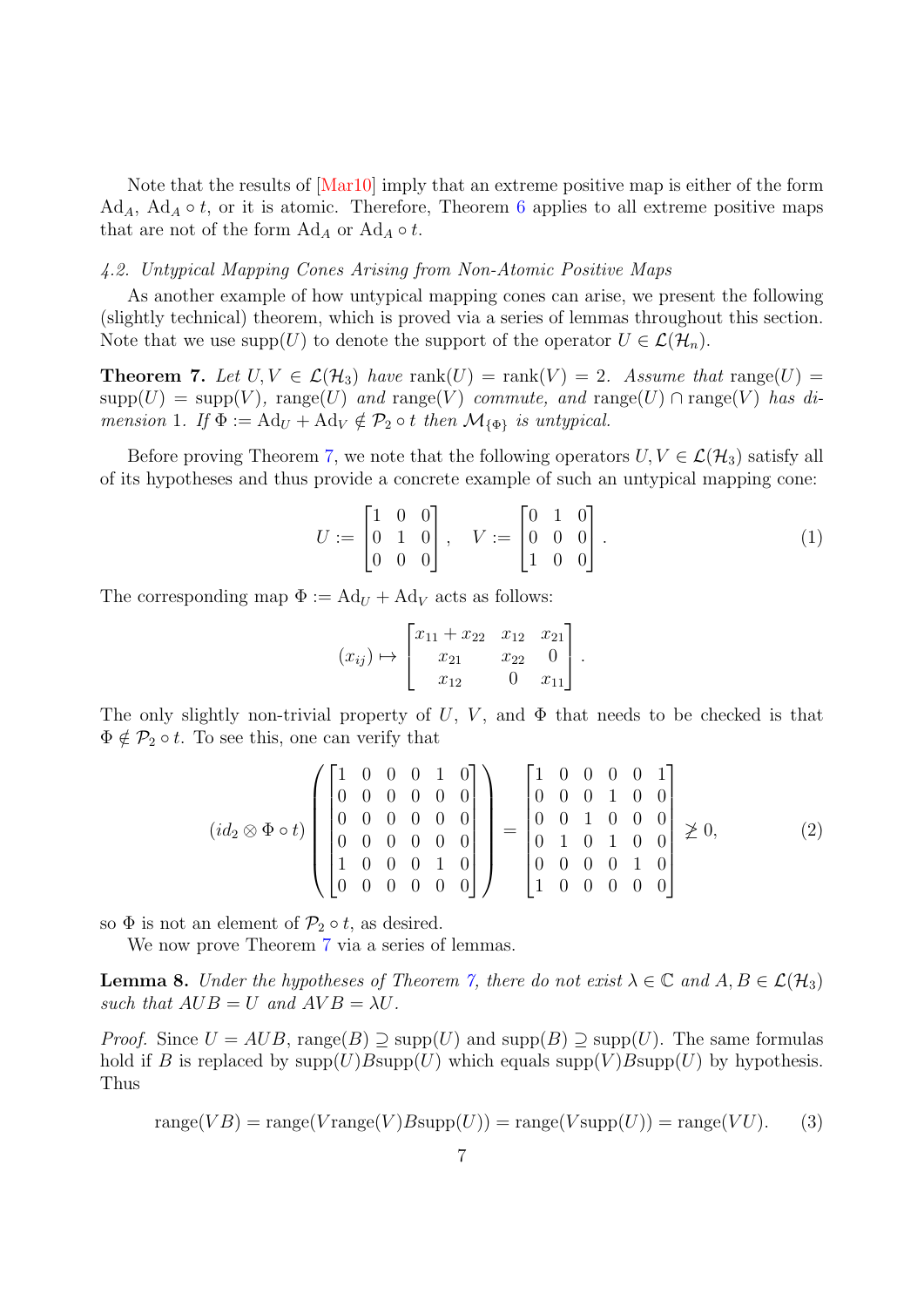We can thus replace A by  $A \text{range}(U)$  and thus assume A is invertible.

Then  $UB = A^{-1}U$  and  $VB = \lambda A^{-1}U$ , so  $VB = \lambda UB$ . By Equation [\(3\)](#page-6-1) it follows that range(VB)  $\subset \text{range}(U)$ range(V). Then rank(AVB)  $\leq 1$ , which contradicts the fact that rank $(U) = 2$ , except when  $\lambda = 0$ . In this case,  $VB = 0$ . Thus range $(B) \subset \text{ker}(V)$ , which has dimension 1, by hypothesis. Then rank( $B$ )  $\leq$  1, which is impossible since  $AUB = U$ , which has rank 2.  $\Box$ 

<span id="page-7-0"></span>**Lemma 9.** Under the hypotheses of Theorem [7,](#page-6-0)  $\text{Ad}_U \notin \mathcal{M}_{\{\Phi\}}$ .

*Proof.* Assume that  $\text{Ad}_U \in \mathcal{M}_{\{\Phi\}}$ . Because  $\text{Ad}_U$  is an extremal element of the cone  $\mathcal{P}_1$ , it is also extremal in  $\mathcal{M}_{\{\Phi\}}$ . Hence there exist  $A, B \in \mathcal{L}(\mathcal{H}_n)$  such that

$$
Ad_U = Ad_A \circ Ad_U \circ Ad_B + Ad_A \circ Ad_V \circ Ad_B = Ad_{AUB} + Ad_{AVB}.
$$

By using extremality of Ad<sub>U</sub> in  $\mathcal{P}_1$  again, we see that there exist  $\alpha, \beta > 0$  such that

$$
Ad_{AUB} = \alpha A d_U \text{ and } Ad_{AVB} = \beta A d_U.
$$

It follows that there exist  $x, y \in \mathbb{C}$  with  $|x| = |y| = 1$  such that  $AUB = x\sqrt{ }$ that there exist  $x, y \in \mathbb{C}$  with  $|x| = |y| = 1$  such that  $AUB = x\sqrt{\alpha}U$  and  $AVB = y\sqrt{\beta}U$ . By absorbing the constant  $1/(x\sqrt{\alpha})$  into A and defining  $\lambda := y\sqrt{\beta}/(x\sqrt{\alpha})$ , we can reduce this system of equalities slightly to  $AUB = U$ ,  $AVB = \lambda U$ . By Lemma [8,](#page-6-2) this gives a contradiction and proves the result.  $\Box$ 

It is worth observing that Lemmas [8](#page-6-2) and [9](#page-7-0) generalize slightly to the case where  $U, V \in$  $\mathcal{L}(\mathcal{H}_n)$  have rank $(U) = \text{rank}(V) = k > n/2$  and range $(U) \cap \text{range}(V)$  has dimension at most  $k-1$ . The lemmas as-stated arise in the  $n=3$ ,  $k=2$  case, which is the case of interest to us.

<span id="page-7-1"></span>Lemma 10. Under the hypotheses of Theorem [7,](#page-6-0) we have the following:

- (1)  $\mathcal{M}_{\{\Phi\}} \nsubseteq \mathcal{P}_2 \circ t$ , and
- (2)  $\mathcal{SP}_2 \not\subseteq \mathcal{M}_{\{\Phi\}}$ .

*Proof.* The first fact is true because  $\Phi \notin \mathcal{P}_2 \circ t$  (by hypothesis). The second fact is a consequence of Lemma [9](#page-7-0) and  $\text{Ad}_U \in \mathcal{SP}_2$ .  $\Box$ 

To show that  $\mathcal{M}_{\{\Phi\}}$  is not typical, it is now sufficient to prove the following.

<span id="page-7-2"></span>**Lemma 11.** If  $K$  is a typical mapping cone then at least one of the following conditions holds:

- (1)  $K \subseteq \mathcal{P}_2 \circ t$ , or
- (2)  $\mathcal{SP}_2 \subseteq \mathcal{K}$ .

*Proof.* For the cones  $\{\mathcal{P}_k, \mathcal{SP}_k, \mathcal{CP}, \mathcal{P}_k \circ t, \mathcal{SP}_k \circ t, \mathcal{CP} \circ t\}_{k=1}^n$ , the assertion of the lemma is clearly true. It suffices to note that the operations ∩ and ∨ preserve the disjunction of conditions (1) and (2).  $\Box$ 

It follows from comparing Lemmas [10](#page-7-1) and [11](#page-7-2) that the mapping cone  $\mathcal{M}_{\{\Phi\}}$  is untypical, which proves Theorem [7.](#page-6-0)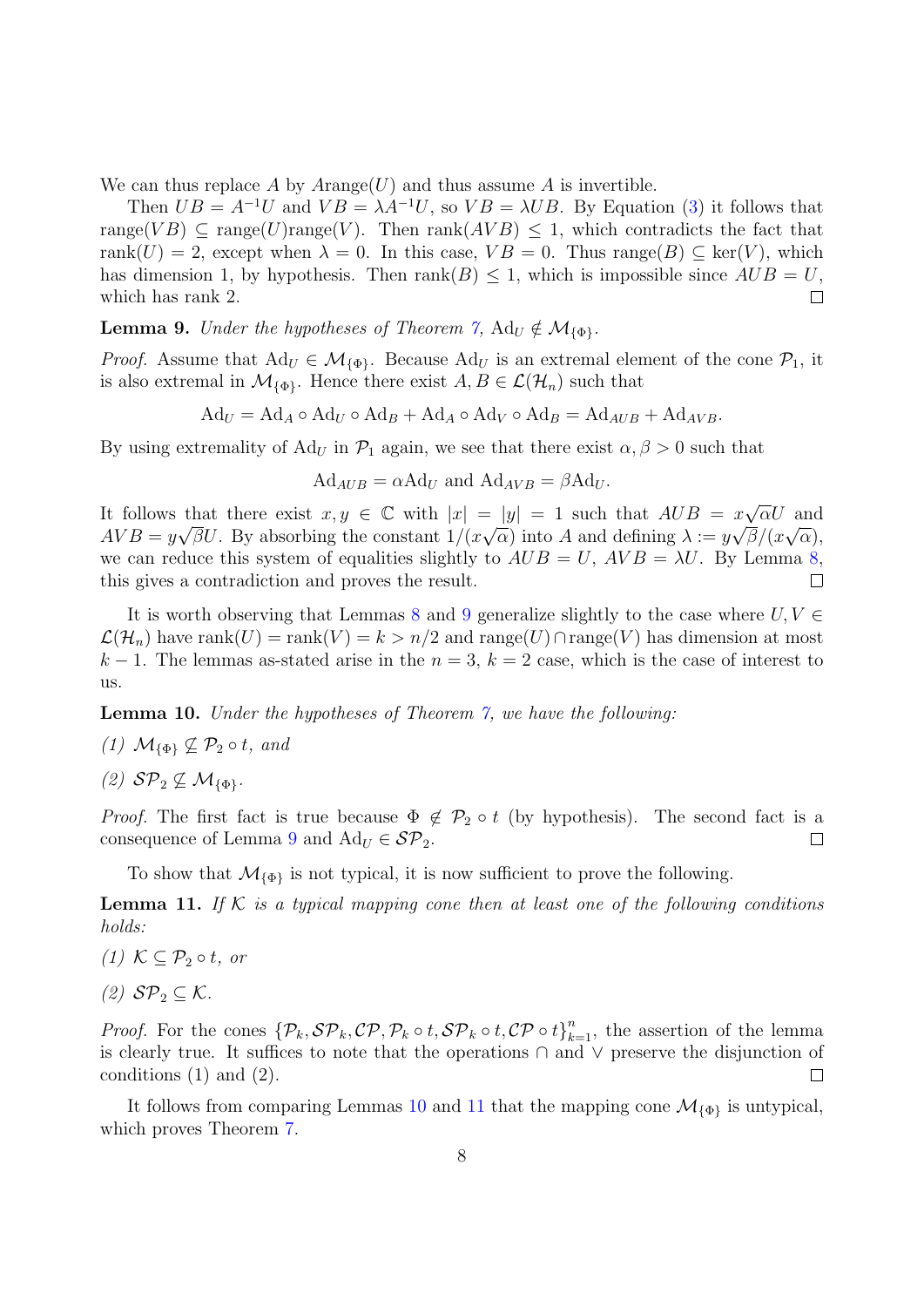#### 4.3. Untypical Mapping Cones Within 2-Superpositives

In Section [4.1](#page-5-2) we saw that there are many untypical mapping cones that are not contained within  $P_2 \cup (P_2 \circ t)$ . In Section [4.2](#page-6-3) we then saw untypical mapping cones contained within  $\mathcal{SP}_2$  but not contained in  $\mathcal{P}_2 \circ t$ . We now demonstrate that there are also many untypical mapping cones contained in  $\mathcal{SP}_2 \cap (\mathcal{SP}_2 \circ t)$ . First, it will be useful to prove the following lemma, similar to Lemma [11](#page-7-2) above.

## <span id="page-8-0"></span>**Lemma 12.** If K is a typical mapping cone, it must satisfy one of the following two properties

- (1)  $K = \mathcal{SP}_1$
- (2)  $\mathcal{SP}_2 \cap \mathcal{SP}_2 \circ t \subset \mathcal{K}$

*Proof.* For the cones  $\{\mathcal{P}_k, \mathcal{SP}_k, \mathcal{CP}, \mathcal{P}_k \circ t, \mathcal{SP}_k \circ t, \mathcal{CP} \circ t\}_{k=1}^n$ , the assertion of the lemma is clearly true. Similarly as in Lemma [11,](#page-7-2) the operations  $\cap$  and  $\vee$  preserve the disjunction of conditions (1) and (2).  $\Box$ 

To show that there exists a large family of untypical mapping cones contained in  $\mathcal{SP}_2 \cap$  $\mathcal{SP}_2 \circ t$ , let us recall the results of a recent paper [\[Sko11b\]](#page-16-22) by one of the authors. In the paper, a family of extreme PPT states of rank 4 in  $3 \times 3$  systems was characterized by their SL (3, C)⊗SL (3, C) equivalence to projections onto orthogonal complements of orthonormal unextendible product bases (UPBs), cf. also [\[BDM](#page-15-2)<sup>+</sup>99, [LMS10\]](#page-16-23).

**Definition 13** (Unextendible product basis). A set of product vectors  ${u_i \otimes v_i}_{i=1,2,\dots,k}$  $\mathbb{C}^m \otimes \mathbb{C}^n$ ,  $k \leq m$  is called an (orthogonal) unextendible product basis (UPB) if the vectors  $\phi_i \otimes \psi_i$  are mutually orthogonal and there is no additional product vector, orthogonal to all of them. We call a UPB orthonormal if the vectors  $\phi_i \otimes \psi_i$  are normalized.

In the following, we shall prove that the inverse Jamio kowski–Choi transforms of all the PPT states considered in [\[Sko11b\]](#page-16-22) generate untypical mapping cones. Here, by the Jamiołkowski–Choi transformation we mean the map  $J : \Phi \mapsto C_{\Phi}$ , where  $C_{\Phi}$  is the Choi matrix of  $\Phi$ . We recall [\[Sko11b\]](#page-16-22) that an entangled PPT state  $\rho$  of rank four in  $3 \times 3$  systems must have six product vectors  $\{\phi_i \otimes \psi_i\}_{i=1}^6$  in its kernel. It was proved in [\[Sko11b\]](#page-16-22) that some quintuple, chosen from the six product vectors, span ker( $\rho$ ) and thus they must form a general unextendible product basis (gUPB), i.e. there is no product vector in their orthogonal complement. Without loss of generality, we may assume that the five product vectors are  $\phi_i \otimes \psi_i$  for  $i = 1, 2, \ldots, 5$ . The gUPB condition for  $\{\phi_i \otimes \psi_i\}_{i=1}^5$  can be reformulated by saying that in  $\{\phi_i\}_{i=1}^5$  and  $\{\psi_i\}_{i=1}^5$ , every triple of vectors is linearly independent. For our purposes, it will be useful to prove that, in fact, any quintuple of vectors in  $\{\phi_i \otimes \psi_i\}_{i=1}^6$  actually form a gUPB. First of all, any basis of  $\text{ker}(\rho)$ , consisting of product vectors, must be a gUPB, as the range of  $\rho$ , equal to ker $(\rho)^{\perp}$ , cannot contain a product vector, cf. Corollary 3.12 in [\[Sko11b\]](#page-16-22). Since we assumed that the vectors  $\{\phi_i \otimes \psi_i\}_{i=1}^5$  span ker( $\rho$ ) and  $\phi_6 \otimes \psi_6 \in \text{ker}(\rho)$ , we must have

$$
\phi_6 \otimes \psi_6 = \sum_{i=1}^5 \lambda_i \phi_i \otimes \psi_i
$$
\n<sup>(4)</sup>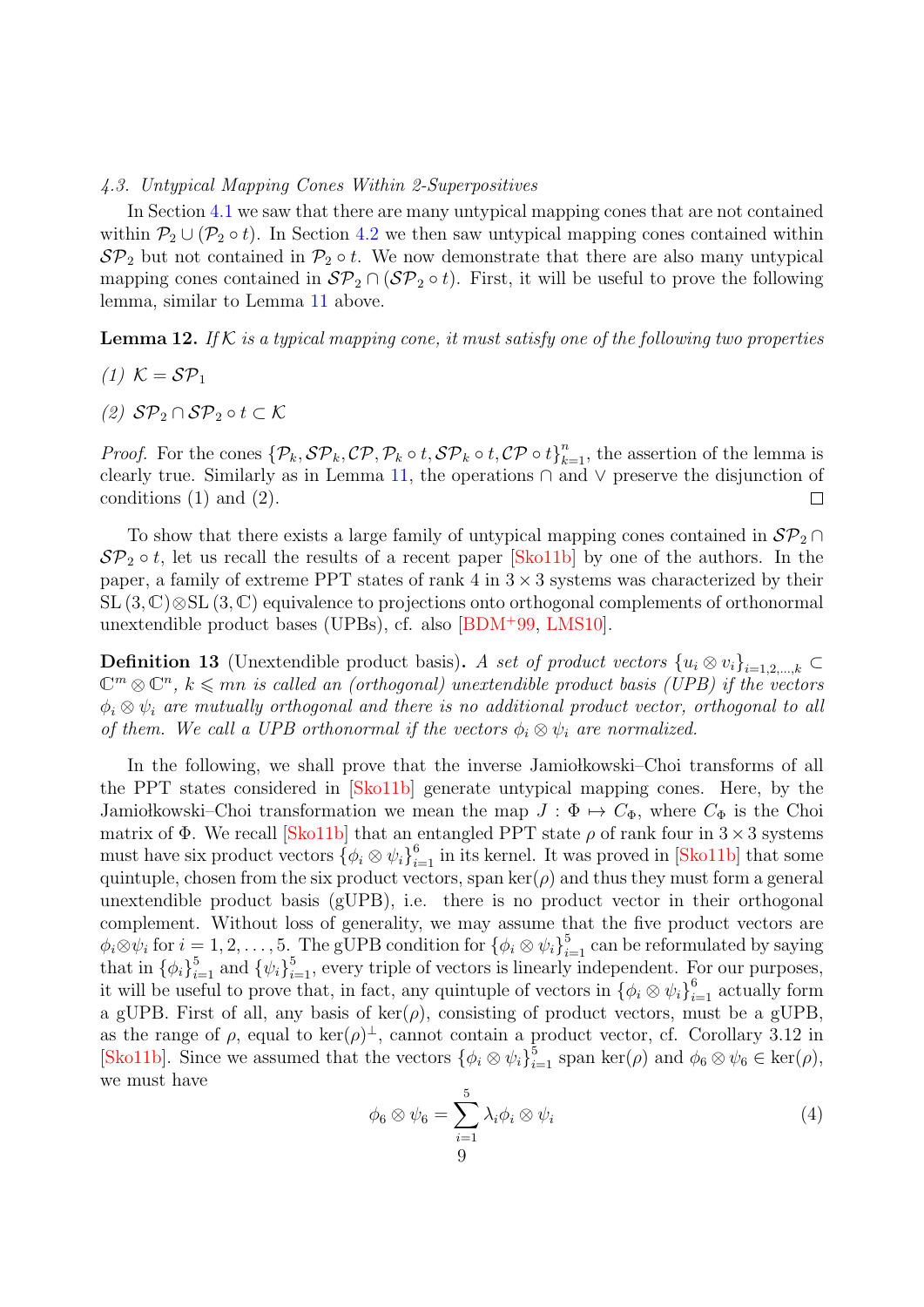for some  $\lambda_i \in \mathbb{C}$ ,  $i = 1, 2, \ldots, 5$ . Actually, we can prove that  $\lambda_i \neq 0$  for all i. In [\[Sko11b\]](#page-16-22), it was shown that  $\lambda_4 \neq 0$ , for which the assumption that  ${\lbrace \phi_i \otimes \psi_i \rbrace}_{i=1}^5$  is a gUPB, as well as Lemma 3.3 of [\[Sko11b\]](#page-16-22) was used. Neither the gUPB property nor the lemma depend on the ordering of the vectors  $\phi_i \otimes \psi_i$ ,  $i = 1, 2, ..., 5$ . Hence  $\lambda_4 \neq 0$  implies that  $\lambda_i \neq 0$  for all  $i = 1, 2, \ldots, 5$ . As a consequence, each of five-element subsets of  $\{\phi_i \otimes \psi_i\}_{i=1}^6$  must span  $\mathrm{ker}\rho.$  Therefore each of them has to be a gUPB.

Let  $\{\phi_{i_j} \otimes \psi_{i_j}\}_{j=1}^5$  be five arbitrary product vectors in the kernel of  $\rho$ . By repeating the argument of [\[Sko11b,](#page-16-22) Sections E and F], one can show that there exists precisely one SL  $(3, \mathbb{C}) \otimes$  SL  $(3, \mathbb{C})$  transformation  $\rho \mapsto \mathrm{Ad}_{A \otimes B}(\rho) = (A \otimes B)^* \rho (A \otimes B)$  that brings  $\rho$  to the form

$$
\chi\left(I - \sum_{j=1}^{5} \left| \tilde{\phi}_j \otimes \tilde{\psi}_j \right\rangle \left\langle \tilde{\phi}_j \otimes \tilde{\psi}_j \right| \right),\tag{5}
$$

where  $\chi > 0$  and the vectors

$$
\tilde{\phi}_j \otimes \tilde{\psi}_j = \chi_j \left( A^{-1} \phi_{i_j} \right) \otimes \left( B^{-1} \psi_{i_j} \right), \tag{6}
$$

 $\chi_j \in \mathbb{C} \forall_j$ , form an orthonormal UPB. This leads us to the following

<span id="page-9-1"></span>**Proposition 14.** Let  $\rho$  be an entangled PPT state of rank 4 in a 3  $\times$  3 system. There exist precisely six transformations

$$
\rho \mapsto \mathrm{Ad}_{A \otimes B}(\rho) \tag{7}
$$

 $A, B \in SL(3, \mathbb{C})$  that bring  $\rho$  to the form

<span id="page-9-0"></span>
$$
\chi\left(I - \sum_{j=1}^{5} \left| \tilde{\phi}_j \otimes \tilde{\psi}_j \right\rangle \left\langle \tilde{\phi}_j \otimes \tilde{\psi}_j \right| \right),\tag{8}
$$

 $\chi > 0$ , where  $\left\{ \tilde{\phi}_j \otimes \tilde{\psi}_j \right\}^5$ is an orthonormal UPB.

*Proof.* Let us choose  $A, B \in SL(3, \mathbb{C})$  such that  $\text{Ad}_{A \otimes B}(\rho)$  is of the form [\(8\)](#page-9-0). Clearly, the vectors  $(A \otimes B) \left( \tilde{\phi}_j \otimes \tilde{\psi}_j \right)$  for  $j = 1, 2, \ldots, 5$  belong to ker $(\rho)$ , so that

$$
\left\{ (A \otimes B) \left( \tilde{\phi}_j \otimes \tilde{\psi}_j \right) \right\}_{j=1}^5 \subset \left\{ \chi'_i \phi_i \otimes \psi_i \right\}_{i=1}^6 \tag{9}
$$

for some  $\chi'_i \in \mathbb{C}$ . Thus, we must have

$$
\tilde{\phi}_j \otimes \tilde{\psi}_j = \chi_j \left( A^{-1} \phi_{i_j} \right) \otimes \left( B^{-1} \psi_{i_j} \right), \quad i = 1, 2, \dots, 5 \tag{10}
$$

for some five-element subset  $\{\phi_{i_j} \otimes \psi_{i_j}\}_{j=1}^5$  of  $\{\phi_i \otimes \psi_i\}_{i=1}^6$  and some  $\chi_j \in \mathbb{C}$ .

As we remarked above, there exist presicely one suitable transformation  $\rho \mapsto \text{Ad}_{A\otimes B}(\rho)$ ,  $A, B \in SL(3, \mathbb{C})$  for each choice of  $\{\phi_{i_j} \otimes \psi_{i_j}\}_{j=1}^5$ . This gives us at most six different transformations that bring  $\rho$  to the form [\(8\)](#page-9-0). We need to show that no pair of them coincide.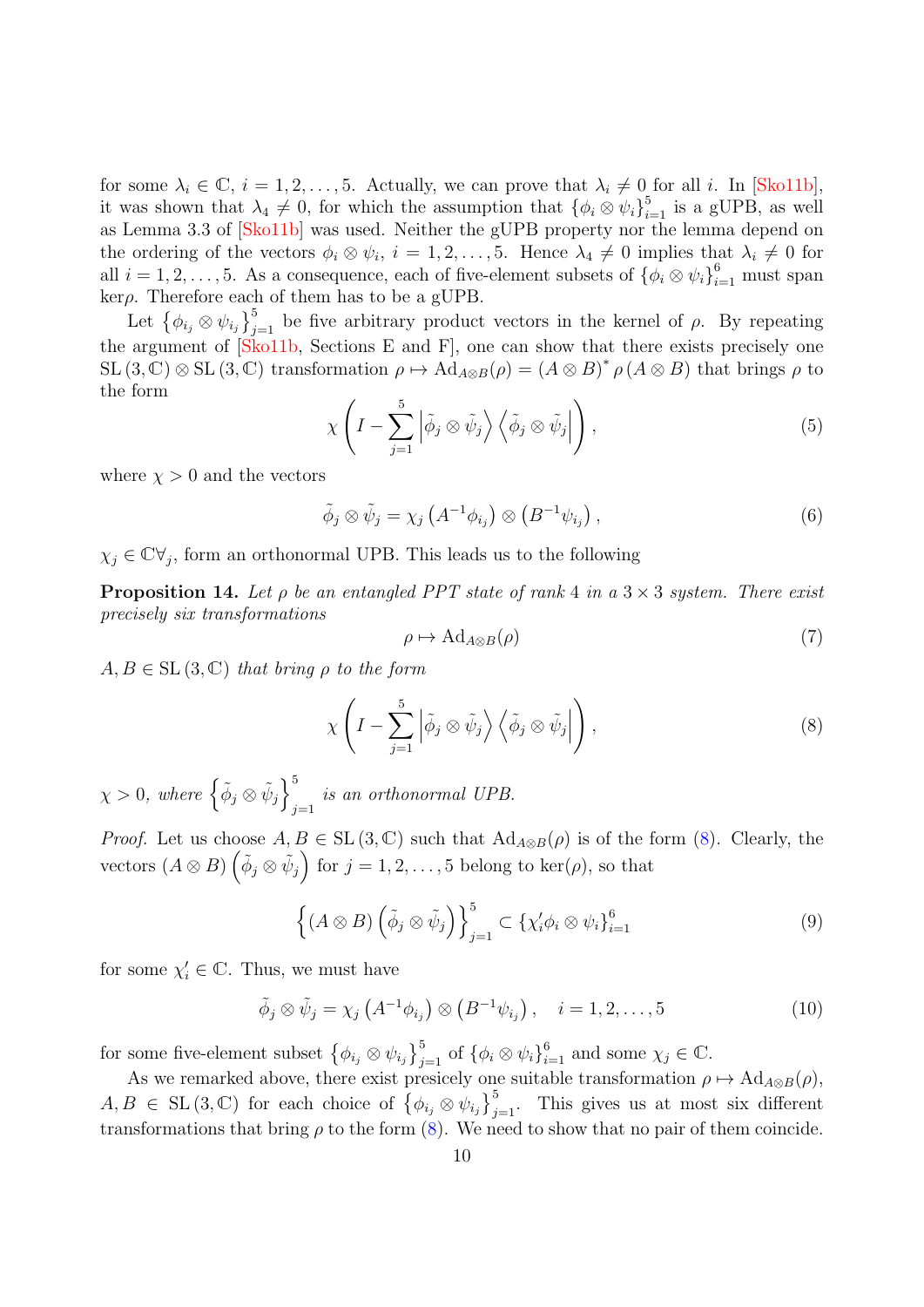Without loss of generality, we may confine our discussion to transformations  $A^{-1} \otimes B^{-1}$  that bring  $\{\phi_i \otimes \psi_i\}_{i=1}^5$  and  $\{\phi_j \otimes \psi_j\}_{j=2}^6$  to the UPB form. Assume for the moment that a single  $A^{-1}\otimes B^{-1}$  does tha job for both  $\{\phi_i\otimes \psi_i\}_{i=1}^5$  and  $\{\phi_j\otimes \psi_j\}_{j=2}^6$ . By the argument of [\[Sko11b,](#page-16-22) Section F, we must require  $Ad_{A\otimes B}$  to bring  $\rho$  to the form [\(8\)](#page-9-0), where  $\tilde{\phi}_j\otimes \tilde{\psi}_j$  is a transform of  ${\{\phi_i \otimes \psi_i\}}_{i=1}^5$ , and similarly for  ${\{\phi_j \otimes \psi_j\}}_{j=2}^6$ . Thus, we must have

$$
\chi \left( I - \sum_{j=1}^{5} |\chi_i|^2 |A^{-1} \phi_i \otimes B^{-1} \psi_i \rangle \langle A^{-1} \phi_i \otimes B^{-1} \psi_i | \right) =
$$
  

$$
= \chi' \left( I - \sum_{k=2}^{6} |\chi_k|^2 |A^{-1} \phi_k \otimes B^{-1} \psi_k \rangle \langle A^{-1} \phi_k \otimes B^{-1} \psi_k | \right) \tag{11}
$$

for some  $\chi, \chi' > 0$ . Consequently, the subspaces spanned by  $\{A^{-1}\phi_i \otimes B^{-1}\psi_i\}_{i=1}^5$  and  ${A^{-1}\phi_j \otimes B^{-1}\psi_j}_{j=2}^6$  must be identical. The vectors  $A^{-1}\phi_1 \otimes B^{-1}\psi_1$  and  $A^{-1}\phi_6 \otimes B^{-1}\psi_6$ are both orthogonal to  $\{A^{-1}\phi_k\otimes B^{-1}\psi_k\}_{k=2}^5$ . Since  $A^{-1}\phi_1\otimes B^{-1}\psi_1 \neq A^{-1}\phi_6\otimes B^{-1}\psi_6$ , there exists a vector w, orthogonal to  $A^{-1}\phi_1 \otimes B^{-1}\psi_1$ , in the linear span of  $A^{-1}\phi_1 \otimes$  $B^{-1}\psi_1$  and  $A^{-1}\phi_6 \otimes B^{-1}\psi_6$ . We see that w is orthogonal to all  $A^{-1}\phi_i \otimes B^{-1}\psi_i$  for  $i =$ 1, 2, ..., 5, but it is contained in  $\{A^{-1}\phi_i\otimes B^{-1}\psi_i\}_{i=1}^6$ . Hence, the sets  $\{A^{-1}\phi_i\otimes B^{-1}\psi_i\}_{i=1}^5$  $i=1$ and  $\{A^{-1}\phi_j\otimes B^{-1}\psi_j\}_{j=2}^6$  must span different subspaces, which is a contradiction.  $\Box$ 

A simple consequence of the above result is the following.

<span id="page-10-1"></span>**Proposition 15.** Let  $\rho$  be an entangled  $3 \times 3$  (unnormalized) quantum state of the form

<span id="page-10-0"></span>
$$
I - \sum_{i=1}^{5} |u_i \otimes v_i\rangle \langle u_i \otimes v_i|, \qquad (12)
$$

where  ${u_i \otimes v_i}_{i=1}^5$  is an orthonormal UPB in  $\mathbb{C}^3 \otimes \mathbb{C}^3$ . There exist at most five other states of the form [\(12\)](#page-10-0), equivalent to  $\rho$  via transformations  $\rho \mapsto \text{Ad}_{A\otimes B}(\rho) = (A\otimes B)^* \rho (A\otimes B)$ , where  $A, B \in GL(3, \mathbb{C})$ .

*Proof.* Since  $\rho$  is a PPT entangled state of rank four in a 3  $\times$  3 system, by Proposition [14,](#page-9-1) there exist precisely six transformations  $\rho \mapsto \text{Ad}_{A\otimes B}(\rho)$  with  $A, B \in SL(3, \mathbb{C})$  that bring  $\rho$  to the form [\(12\)](#page-10-0), multiplied by some  $\chi > 0$ . Since  $\rho$  is itself of the form (12), there exist at most five other states of the form  $\chi\left(I-\sum_{i=1}^{5}|u_i\otimes v_i\rangle\langle u_i\otimes v_i|\right)$ , equivalent to  $\rho$  via transformations of the type  $\rho \mapsto \text{Ad}_{A\otimes B}(\rho)$ ,  $\overline{A}, \overline{B} \in SL(3, \mathbb{C})$ . From this, it immediately follows that there can only exist five states of the form  $(12)$ , equivalent to  $\rho$ via transformations  $\rho \mapsto \text{Ad}_{A \otimes B}(\rho)$  with  $A, B \in \text{GL}(3, \mathbb{C})$ .  $\Box$ 

We are now ready to prove the main result of the present section.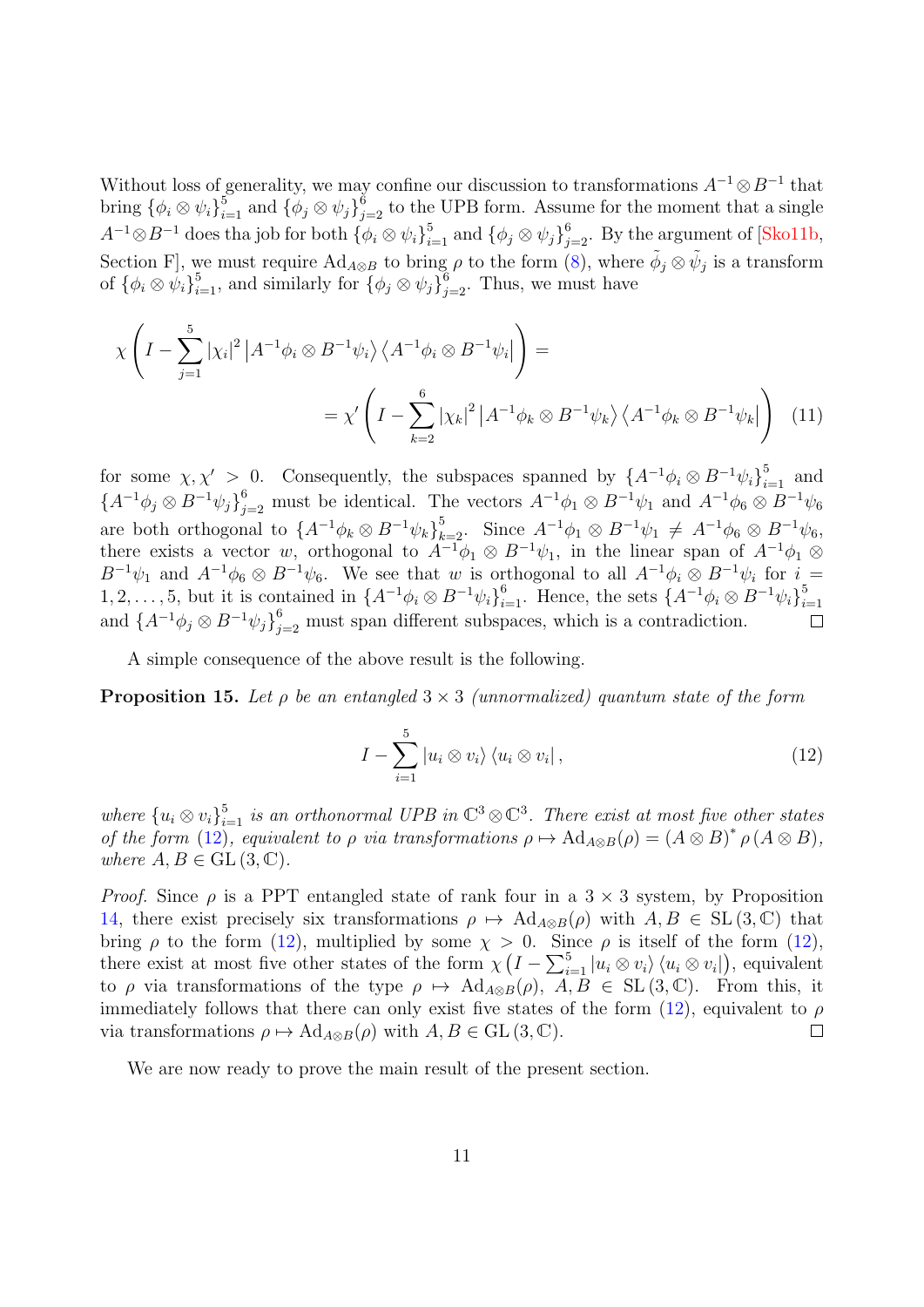**Theorem 16.** Let  $\Phi$  denote the inverse of the Jamiolkowski–Choi transform a  $3 \times 3$  (unnormalized) state

$$
\rho = C_{\Phi} = I - \sum_{i=1}^{5} |u_i \otimes v_i\rangle \langle u_i \otimes v_i|,
$$
\n(13)

where  ${u_i \otimes v_i}_{i=1}^5$  is an orthonormal unextendible product basis in  $\mathbb{C}^3 \otimes \mathbb{C}^3$ . Then the mapping cone  $\mathcal{M}_{\{\Phi\}}$  generated by  $\Phi$  is untypical.

*Proof.* By Remark 3.22 of [\[Sko11b\]](#page-16-22), we know that  $\rho$  and  $(id \otimes t)(\rho)$  are of Schmidt rank 2, hence  $\Phi \in \mathcal{SP}_2 \cap \mathcal{SP}_2 \circ t$ , cf. e.g. [\[SSZ09](#page-17-1)]. We also have  $\Phi \notin \mathcal{SP}_1$  as a consequence of non-separability of  $\rho$ . If we prove that  $\mathcal{SP}_2 \cap \mathcal{SP}_2 \circ t \not\subset \mathcal{M}_{\{\Phi\}}$ , Lemma [12](#page-8-0) will tell us that  $\mathcal{M}_{\{\Phi\}}$  is not a typical mapping cone. Let us denote by J the Jamiołkowski–Choi map, i.e.  $J: \Phi \mapsto C_{\Phi}$ . If  $\mathcal{SP}_2 \cap \mathcal{SP}_2$   $\circ t$  was contained in  $\mathcal{M}_{\{\Phi\}}$ , all the maps of the form

<span id="page-11-0"></span>
$$
\tilde{\Phi} = J^{-1} \left( I - \sum_{j=1}^{5} |\tilde{v}_j \otimes \tilde{w}_j\rangle \langle \tilde{v}_j \otimes \tilde{w}_j| \right) \tag{14}
$$

for some orthonormal UPB  $\{\tilde{v}_j \otimes \tilde{w}_j\}_{j=1}^5$  would have to be contained in  $\mathcal{M}_{\{\Phi\}}$ . Due to the extremality of  $\tilde{\Phi}$ , cf. [[LMS10\]](#page-16-23), we would need to have

$$
\tilde{\Phi} = \text{Ad}_A \circ \Phi \circ \text{Ad}_B \tag{15}
$$

for some  $A, B \in GL(3, \mathbb{C})$ , which translates to

$$
I - \sum_{i=1}^{5} |\tilde{v}_j \otimes \tilde{w}_j\rangle \langle \tilde{v}_j \otimes \tilde{w}_j| = \mathrm{Ad}_{A \otimes B} \left( I - \sum_{i=1} |v_i \otimes w_i\rangle \langle v_i \otimes w_i| \right), \tag{16}
$$

where both  $\{v_i \otimes w_i\}_{i=1}^5$  and  $\{\tilde{v}_j \otimes \tilde{w}_j\}_{j=1}^5$  are orthonormal unextendible product bases. However, we know from Proposition [15](#page-10-1) that the above equality can hold for at most five choices of the unextendible product basis  $\{\tilde{v}_j \otimes \tilde{w}_j\}_{j=1}^5$ , different than  $\{v_i \otimes w_i\}_{i=1}^5$ . For other choices of  $\{\tilde{v}_j \otimes \tilde{w}_j\}_{j=1}^5$ , the equality cannot hold. Consequently, there exist maps  $\tilde{\Phi}$  of the form ([14\)](#page-11-0) that are not elements of  $\mathcal{M}_{\{\Phi\}}$ . Since  $\tilde{\Phi} \in \mathcal{SP}_2 \cap \mathcal{SP}_2 \circ t$ , we obtain  $\mathcal{SP}_2 \cap \mathcal{SP}_2 \circ t \not\subset \mathcal{M}_{\{\Phi\}}$ , which implies that  $\mathcal{M}_{\{\Phi\}}$  is an untypical mapping cone, by Lemma [12.](#page-8-0)  $\Box$ 

4.4. Typical and Untypical Mapping Cones in the  $n = 2$  Case

The examples in the previous sections demonstrate some different untypical mapping cones when the dimension  $n \geq 3$ . However, we have not yet seen any untypical convex mapping cones in the  $n = 2$  case. We now characterize convex mapping cones generated by single maps in the  $n = 2$  case and show that, while there are only four different typical convex mapping cones in this setting, there are many untypical mapping cones.

**Proposition 17.** The only four typical convex mapping cones in  $\mathcal{P}_1(\mathcal{L}(\mathcal{H}_2))$  are  $\mathcal{P}_1$ ,  $\mathcal{CP}$ ,  $\mathcal{CP} \circ t$ , and  $\mathcal{SP}_1$ .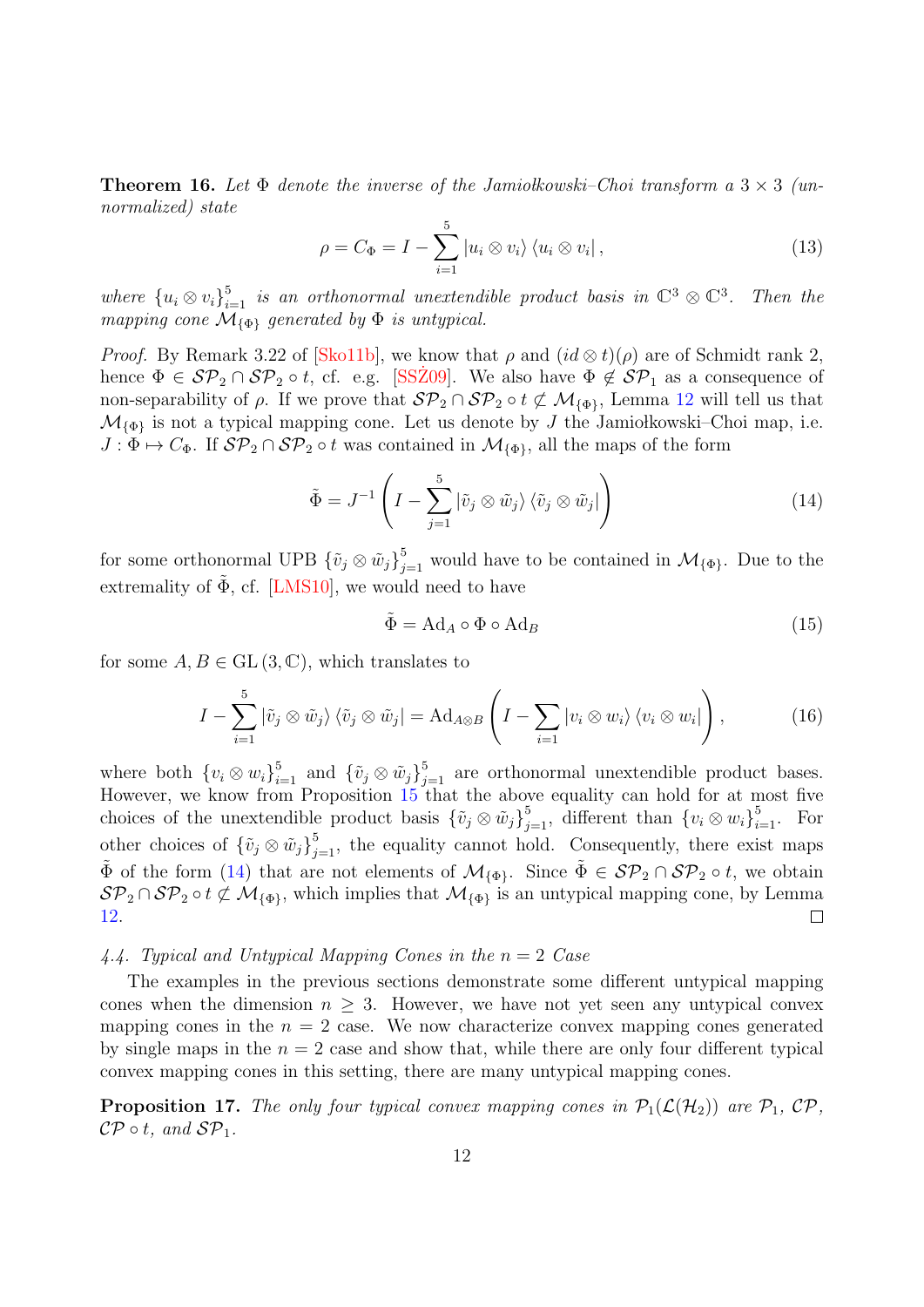*Proof.* It is well-known that  $\mathcal{CP} \vee (\mathcal{CP} \circ t) = \mathcal{P}_1$  and  $\mathcal{CP} \cap (\mathcal{CP} \circ t) = \mathcal{SP}_1$  in this case [\[Stø63,](#page-17-7) [Wor76\]](#page-17-8), so the result is trivial.  $\Box$ 

We now consider how we might construct an untypical mapping cone from a single map, in the same manner as was done in Sections [4.1](#page-5-2) and [4.2.](#page-6-3)

**Theorem 18.** Let  $\Phi : \mathcal{L}(\mathcal{H}_2) \to \mathcal{L}(\mathcal{H}_2)$  be a positive map. The following characterizes when  $\mathcal{M}_{\{\Phi\}}$  is typical or untypical:

- (a) If  $\Phi \in \mathcal{SP}_1$ , then  $\mathcal{M}_{\{\Phi\}} = \mathcal{SP}_1$ .
- (b) If  $\Phi \in \mathcal{CP}\backslash \mathcal{SP}_1$  and rank $(C_{\Phi}) = 1$ , then  $\mathcal{M}_{\{\Phi\}} = \mathcal{CP}$ .
- (c) If  $\Phi \in \mathcal{CP}\backslash \mathcal{SP}_1$  and rank $(C_{\Phi}) \geq 2$ , then  $\mathcal{M}_{\{\Phi\}}$  is untypical.
- (d) If  $\Phi \in (\mathcal{CP} \circ t) \backslash \mathcal{SP}_1$  and rank $(C_{\Phi \circ t}) = 1$ , then  $\mathcal{M}_{\{\Phi\}} = \mathcal{CP} \circ t$ .
- (e) If  $\Phi \in (C\mathcal{P} \circ t) \backslash \mathcal{SP}_1$  and rank $(C_{\Phi \circ t}) \geq 2$ , then  $\mathcal{M}_{\{\Phi\}}$  is untypical.
- (f) If  $\Phi \notin \mathcal{CP} \cup (\mathcal{CP} \circ t)$ , then  $\mathcal{M}_{\{\Phi\}}$  is untypical.

*Proof.* Condition (a) is true (regardless of n) by Proposition [3.](#page-4-0)

For (b), note that if  $\Phi \in \mathcal{CP}\backslash \mathcal{SP}_1$  and rank $(C_{\Phi}) = 1$ , then  $\Phi = \text{Ad}_V$  for some V with rank $(V) = 2$ . Thus we can write  $V = \mathbf{a}_1 \mathbf{b}_1^* + \mathbf{a}_2 \mathbf{b}_2^*$  for some linearly independent sets  $\{\mathbf{a}_1, \mathbf{a}_2\}$ and  $\{b_1, b_2\}$ . Define  $A, B \in \mathcal{L}(\mathcal{H}_2)$  to be operators that satisfy  $Aa_i = e_i$  and  $Bb_i = e_i$  for  $i = 1, 2$ . Then Ad<sub>A</sub> ∘  $\Phi \circ \text{Ad}_B = id$ . Thus  $id \in \mathcal{M}_{\{\Phi\}}$ , so  $\mathcal{CP} \subseteq \mathcal{M}_{\{\Phi\}}$ . The other inclusion is trivial.

For (c), note that  $\mathcal{SP}_1 \subsetneq \mathcal{M}_{\{\Phi\}} \subseteq \mathcal{CP}$ , so the only way that  $\mathcal{M}_{\{\Phi\}}$  could be typical is if  $\mathcal{M}_{\{\Phi\}} = \mathcal{CP}$ . We will rule out this possibility by showing that  $id \notin \mathcal{M}_{\{\Phi\}}$ . To this end, write  $\Phi = \sum_i \text{Ad}_{A_i}$  with rank $(A_1) = 2$ . Since id is an extreme point of the set of positive maps, we suppose (in order to get a contradiction) that there exist  $A, B \in \mathcal{L}(\mathcal{H}_2)$ such that  $\text{Ad}_A \circ \Phi \circ \text{Ad}_B = id$ . If either  $\text{rank}(A) = 1$  or  $\text{rank}(B) = 1$  then  $\text{Ad}_A \circ \Phi \circ \text{Ad}_B$ would be superpositive and thus not equal to id. However, if  $rank(A) = rank(B) = 2$  then rank $(C_{\text{Ad}_A \circ \Phi \circ \text{Ad}_B}) \geq 2$ , so  $\text{Ad}_A \circ \Phi \circ \text{Ad}_B \neq id$  in this case as well.

Conditions (d) and (e) follow immediately from conditions (b) and (c) by replacing  $\Phi$ with  $\Phi \circ t$ .

To see (f), note that if  $\mathcal{M}_{\{\Phi\}}$  were typical, it would have to equal  $\mathcal{P}_1$  since  $\Phi$  is not a member of any of the other three typical convex mapping cones. In particular, this would imply that  $id, t \in \mathcal{M}_{\{\Phi\}}$ . Since id is an extreme point of the set of positive maps, there must exist  $A, B \in \mathcal{L}(\mathcal{H}_2)$  such that  $\text{Ad}_A \circ \Phi \circ \text{Ad}_B = id$ . As in the proof of Theorem [6,](#page-5-1) A and B must be invertible because id has full rank as a linear operator, so  $\Phi = \text{Ad}_{A^{-1}} \circ \Phi \circ \text{Ad}_{B^{-1}}$ . This implies that  $\Phi$  is completely positive, which is a contradiction and completes the proof. Note that because  $t$  is also extreme in the set of positive maps, we could have similarly gotten a contradiction by showing that if  $t \in \mathcal{M}_{\{\Phi\}}$  then  $\Phi \in \mathcal{CP} \circ t$ .  $\Box$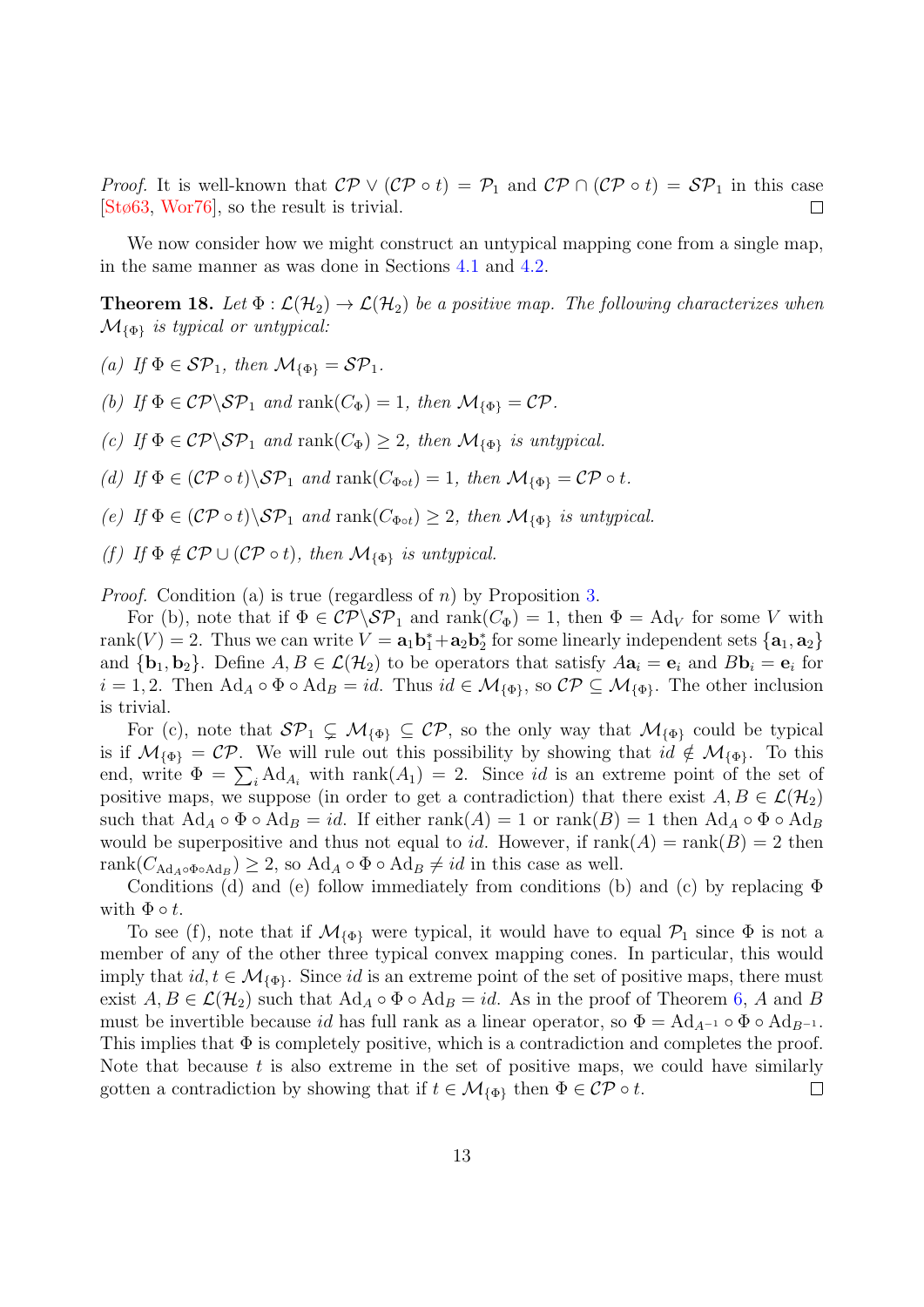# <span id="page-13-0"></span>5. Spin Factors as Mapping Cones

A construction of spin factors follows. Let

$$
\sigma_1 := \begin{bmatrix} 1 & 0 \\ 0 & -1 \end{bmatrix}, \quad \sigma_2 := \begin{bmatrix} 0 & 1 \\ 1 & 0 \end{bmatrix}, \quad \sigma_3 := \begin{bmatrix} 0 & -i \\ i & 0 \end{bmatrix}
$$

be the usual Pauli spin matrices on  $\mathbb{C}^2$ . Let  $\sigma_3^{\otimes n}$  be the *n*-fold tensor product of  $\sigma_3$  with itself and define

$$
s_1 := \sigma_1 \otimes \overbrace{I \otimes I \otimes \cdots \otimes I}^{n-1 \text{ times}},
$$
  
\n
$$
s_2 := \sigma_2 \otimes I \otimes I \otimes \cdots \otimes I,
$$
  
\n
$$
s_3 := \sigma_3 \otimes \sigma_1 \otimes I \otimes \cdots \otimes I,
$$
  
\n
$$
s_4 := \sigma_3 \otimes \sigma_2 \otimes I \otimes \cdots \otimes I,
$$
  
\n
$$
\vdots
$$
  
\n
$$
s_{2n-1} := \sigma_3^{n-1} \otimes \sigma_1
$$
  
\n
$$
s_{2n} := \sigma_3^{n-1} \otimes \sigma_2.
$$

Then the real linear span  $V_k := \text{span}\{I, s_1, s_2, \ldots, s_k\}$  (for  $1 \leq k \leq 2n$ ) is a spin factor of dimension  $k+1$  (our decision to use the first k  $s_i$ 's is merely for convenience, as spin factors obtained by choosing a different set of  $k$  of these operators are isomorphic). We can regard  $V_{2k-1}$  and  $V_{2k}$  as contained in  $\mathcal{L}(\mathbb{C}^{2^k})$  in the obvious way – see [\[HOS84\]](#page-16-24) for further details. If  $\mathcal{H} = \mathbb{C}^{2^k} \otimes \mathcal{H}_m$  then the span of the set  $\{I \otimes I_m, s_1 \otimes I_m, s_2 \otimes I_m, \ldots, s_k \otimes I_m\}$  is also a spin factor, which we denote  $V_k \otimes I_m$ .

For the remainder of this section, we use  $\tau$  to denote the tracial state – i.e., the trace functional normalized so that  $\tau(I) = 1$ . The positive projection  $E_k$  onto  $V_k$  is given by [\[ES79\]](#page-16-25)

$$
E_k(X) = \sum_{i=0}^k \tau(s_i X) s_i, \quad s_0 := I,
$$

and the positive projection  $F_k$  onto  $V_k \otimes I_m$  is given by

$$
F_k(A \otimes B) = \sum_{i=0}^k \tau((s_i \otimes I_m)(A \otimes B))s_i \otimes I_m
$$
  
= 
$$
\sum_{i=0}^k \tau(s_i A)s_i \otimes \tau(B)I_m
$$
  
= 
$$
(E_k \otimes \tau')(A \otimes B),
$$

where  $\tau'(X) = \tau(X)I_m$ . Thus  $F_k = E_k \otimes \tau'$ .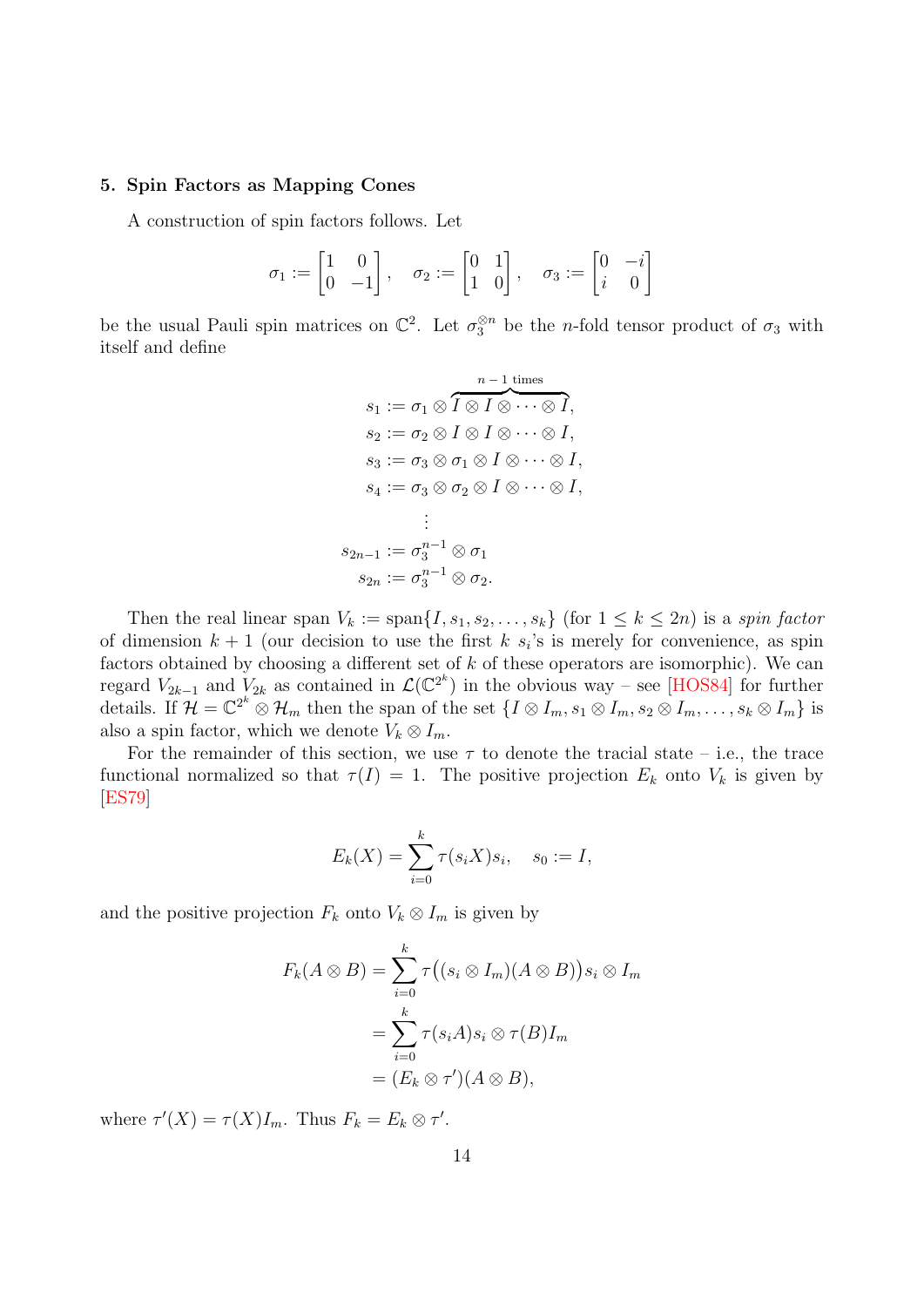#### 5.1. Analogy with k-Positive and k-Superpositive Maps

We now present some results that help us discuss the mapping cones generated by the projections  $E_k$  and  $F_k$  onto the spin factors  $V_k$  and  $V_k \otimes I_m$ , respectively. We will see that there is a natural analogy between the cones of  $k$ -superpositive maps and these cones, and similarly their dual cones are analogous in a natural way to the cones of  $k$ -positive maps.

**Proposition 19.** If  $\Phi = \Phi^{\dagger} = t \circ \Phi \circ t \in \mathcal{P}_1$  is atomic then  $\mathcal{M}^{\circ}_{\{\Phi\}} = \{\Psi \in \mathcal{P}_1 : \Psi \otimes$ Φ is positive} is untypical.

*Proof.* The formula for  $\mathcal{M}_{\{\Phi\}}^{\circ}$  is given by [\[Stø11b\]](#page-17-9). Since the dual cone of any typical mapping cone is again typical, the result follows from Theorem [6.](#page-5-1)  $\Box$ 

We expect that the following lemma is well-known, but we have not been able to find a reference for it.

<span id="page-14-0"></span>**Lemma 20.** Let  $\Phi : \mathcal{L}(\mathcal{H}_n) \to \mathcal{L}(\mathcal{H}_n)$  satisfy  $\Phi = \Phi^{\dagger} = t \circ \Phi \circ t$ . Let  $\mathcal{H} = \mathcal{H}_n \otimes \mathcal{H}_m$  and let  $\psi : \mathcal{L}(\mathcal{H}_m) \to \mathbb{C}$  be a positive linear functional with  $\psi(I_m) = 1$ . Then  $\Phi$  is positive if and only if  $\Phi \otimes \psi$  is positive.

*Proof.* For the "if" direction, let  $0 \leq \rho \in \mathcal{L}(\mathcal{H}_n)$ . Then  $0 \leq (\Phi \otimes \psi)(\rho \otimes I_m) = \Phi(\rho) \otimes 1 =$  $\Phi(\rho)$ , so  $\Phi$  is positive.

For the "only if" direction, let  $\psi_i$  (i = 1, 2) be positive linear functionals on  $\mathcal{L}(\mathcal{H}_m)$  with  $\psi_i(I_m) = 1$ . Define  $\omega := \psi_1 \otimes \psi_2$ . Since  $\mathcal{P}_1(\mathcal{H})$  is the dual cone of  $\mathcal{SP}_1(\mathcal{H})$ , it follows from [\[Stø11b\]](#page-17-9) that  $\Phi \otimes \omega$  is positive. Thus  $\Phi \otimes \psi_1 \otimes \psi_2$  is positive, so  $\Phi \otimes \psi_1$  is positive by the first part of this proof.  $\Box$ 

By Lemma [20,](#page-14-0) if  $\Phi \in \mathcal{P}_1(\mathcal{H})$  then

<span id="page-14-1"></span>
$$
\Phi \otimes E_k \text{ is positive } \iff \Phi \otimes F_k \text{ is positive, } \tag{17}
$$

where  $E_k$  and  $F_k$  are the projections onto the spin factors  $V_k$  and  $V_k \otimes I_m$ , respectively.

<span id="page-14-2"></span>**Theorem 21.** Let  $\mathcal{H} := \mathbb{C}^{2^n} \otimes \mathcal{H}_m$  and  $\Phi \in \mathcal{P}_1(\mathcal{H})$ . Then  $\Phi \in \mathcal{M}_{F_k}^{\circ}$  if and only if  $\Phi \otimes E_k$ is positive.

Proof. This result follows immediately from [\[Stø11b,](#page-17-9) Corollary 4] and Equation [\(17\)](#page-14-1).  $\Box$ 

Theorem [21](#page-14-2) provides a natural analogy between the cones of k-positive maps and the mapping cones  $\mathcal{M}_{F_k}^{\circ}$  (and by duality, a natural analogy between the cones of k-superpositive maps and the mapping cones  $\mathcal{M}_{F_k}$ ). Indeed,  $\Phi \otimes id_k$  is positive if and only if  $\Phi$  is k-positive whereas Theorem [21](#page-14-2) says that  $\Phi \otimes E_k$  is positive if and only if  $\Phi \in \mathcal{M}_{F_k}^{\circ}$ . One important distinction between these two cases, however, arises from the fact that  $E_k$  (and hence  $F_k$ ) is atomic for  $k \neq 2, 3, 5$  [\[Rob85\]](#page-16-26). It follows from Theorem [6](#page-5-1) that the cones  $\mathcal{M}_{F_k}$  (which are analogous to the k-superpositive maps) and  $\mathcal{M}_{F_k}^{\circ}$  (which are analogous to the k-positive maps) are untypical when  $k \neq 2, 3, 5$ .

Also, much like we have  $\mathcal{SP}_1 \subset \mathcal{SP}_2 \subset \cdots$ , we have a natural family of inclusions in this setting as well. Because we have  $F_k = PF_{k+1}$ , where P is the conditional projection of the  $C^*$ -algebra generated by  $V_{k+1}$  onto that generated by  $V_k$ , it follows that  $\mathcal{M}_{F_1} \subset \mathcal{M}_{F_2} \subset \cdots$ .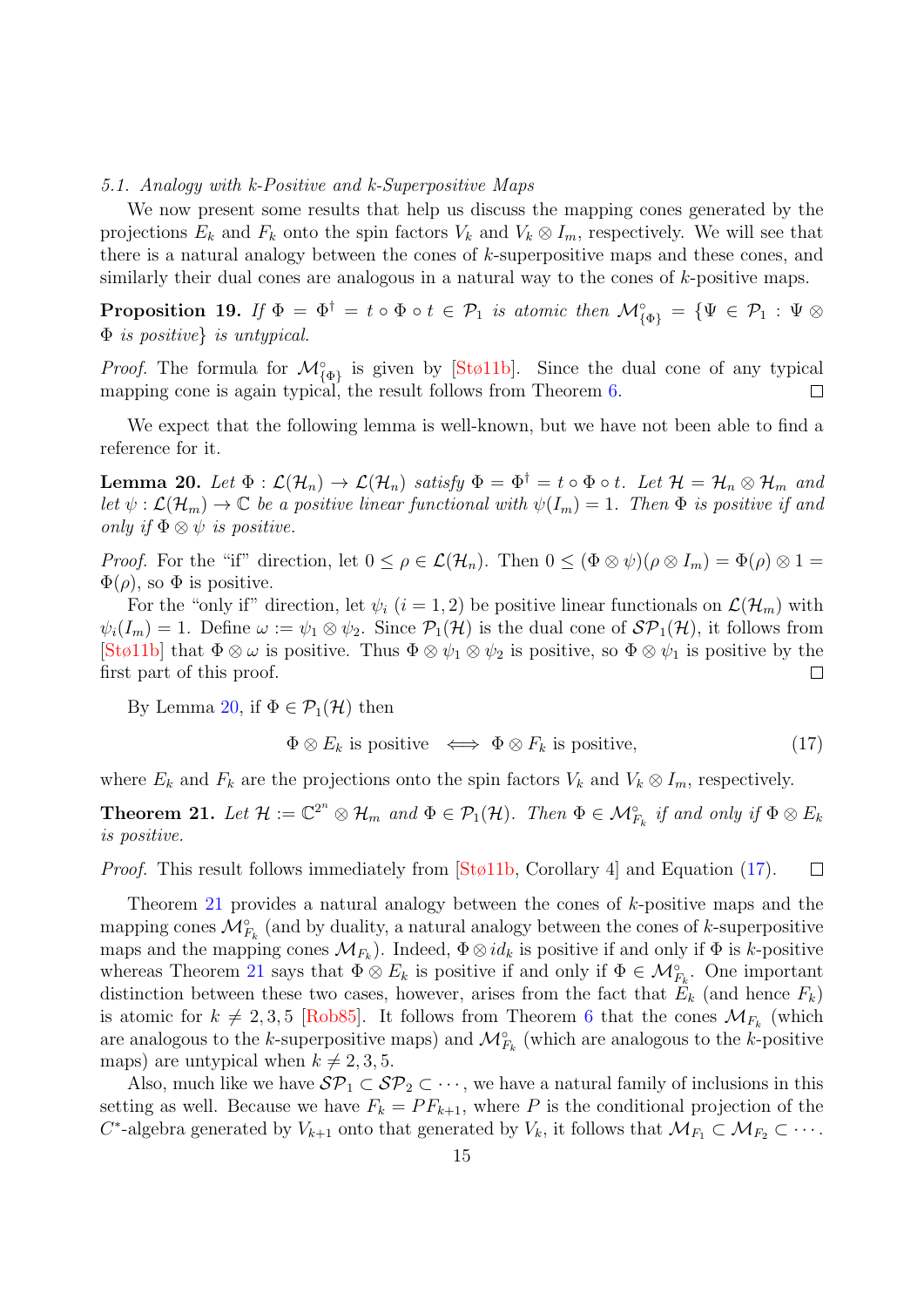#### <span id="page-15-0"></span>6. The Partial Order Induced by Mapping Cones

The method of generating mapping cones of Section [3](#page-3-0) leads to a natural partial order on positive maps (or even sets of positive maps). We write  $\Phi \succeq \Psi$  if  $\mathcal{M}_{\{\Phi\}} \supseteq \mathcal{M}_{\{\Psi\}}$ , and we note that " $\succeq$ " is a partial order on the set of positive maps if we identify  $\Phi$  with  $\Psi$  whenever  $\mathcal{M}_{\{\Phi\}} = \mathcal{M}_{\{\Psi\}}$ . We write  $\Phi \approx \Psi$  in this case. It would be interesting to have an alternate characterization of when  $\Phi \approx \Psi$ , but we leave this as an open problem.

This partial order has a natural interpretation in quantum information theory. If  $\Phi \succeq \Psi$ , then we can think of  $\Phi$  as being better at detecting entanglement than  $\Psi$ . Indeed, if  $\Phi \succeq \Psi$ then there exist  $\{A_i\}$  and  $\{B_i\}$  such that  $\Psi = \sum_i \text{Ad}_{A_i} \circ \Phi \circ \text{Ad}_{B_i}$ . It is then easily-verified that if  $X \geq 0$  then  $(id_n \otimes \Psi)(X) \not\geq 0$  implies that  $(id_n \otimes \Phi)(X) \not\geq 0$ . Using the terminology of [\[LKCH00\]](#page-16-6), this means that  $\Phi$  is "finer" than  $\Psi$ , which means that any entanglement detected by  $\Psi$  is also detected by  $\Phi$ .

However, the reverse implication does not hold – there are positive maps  $\Phi$ ,  $\Psi$  such that  $\Phi$  is finer than  $\Psi$ , but  $\Phi \not\succeq \Psi$ . To see this, recall from [\[LKCH00\]](#page-16-6) that  $\Phi$  is finer than  $\Psi$  if and only if there is a completely positive map  $\Omega$  such that  $\Psi = \Phi + \Omega$ . Let  $n \geq 3$  and let  $P_1$  and  $P_2$  be nonzero orthogonal projections in  $\mathcal{L}(\mathcal{H}_n)$  such that rank $(P_1) \geq 2$ , with sum  $P_1 + P_2 =$ I. Let  $\Phi : \mathcal{L}(\mathcal{H}_n) \to \mathcal{L}(\mathcal{H}_n)$  be a positive (but not completely positive) map satisfying  $\Phi = \text{Ad}_{P_1} \circ \Phi \circ \text{Ad}_{P_1}$  and define  $\Omega := \text{Ad}_{P_2}$ . If  $A \in \mathcal{L}(\mathcal{H}_n)$ , then  $\text{Ad}_A \circ \Phi = \text{Ad}_A \circ \text{Ad}_{P_1} \circ \Phi$ and similarly for  $\Phi \circ \text{Ad}_A$ , so it follows that  $\mathcal{M}_{\{\Phi\}} \subseteq \mathcal{M}_{\{\Phi+\Omega\}}$ . Similar arguments show that  $\mathcal{M}_{\{\Omega\}} \subseteq \mathcal{M}_{\{\Phi+\Omega\}}$ , so  $\mathcal{M}_{\{\Phi+\Omega\}} = \mathcal{M}_{\{\Phi\}} \vee \mathcal{M}_{\{\Omega\}}$ . It follows that  $\mathcal{M}_{\{\Phi+\Omega\}} \supsetneq \mathcal{M}_{\{\Phi\}}$ , so  $\Phi \not\succeq (\Phi + \Omega)$  even though  $\Phi$  is finer than  $\Phi + \Omega$ .

The reverse implication also does not hold in the  $n = 2$  case. Given any map  $\Psi \in$  $P_1 \setminus (\mathcal{CP} \circ t)$  in this case, there is always a finer positive map  $\Phi \in \mathcal{CP} \circ t$  (since we can write  $\Psi = \Omega + \Phi$  for some  $\Omega \in \mathcal{CP}, \Phi \in \mathcal{CP} \circ t$ . However, there clearly is no map  $\Phi \in \mathcal{CP} \circ t$  with  $\Phi \succeq \Psi$ , since  $\Psi \notin \mathcal{CP} \circ t \supseteq \mathcal{M}_{\{\Phi\}}$ .

As an example to illustrate the relationship between this partial order and entanglement detection, recall the reduction map  $R(X) = \text{Tr}(X)I - X$ . It was shown in Proposition [4](#page-4-1) that  $R \circ t \in \mathcal{SP}_2$  (so in particular,  $R \circ t$  is completely positive). It follows that  $\Phi \circ t = R$ for the completely positive map  $\Phi := R \circ t$ , so  $t \succeq R$ . This tells us that t is more useful for entanglement detection than  $R$ , as any entanglement detected by  $R$  must also be detected by  $t$ ; a fact that is well-known [\[HH99\]](#page-16-14).

Acknowledgements. Nathaniel Johnston was supported by the University of Guelph Brock Scholarship. Lukasz Skowronek acknowledges the support by the International PhD Projects Programme of the Foundation for Polish Science within the European Regional Development Fund of the European Union, agreement no. MPD/2009/6.

#### References

<span id="page-15-1"></span>[And04] T. Ando. Cones and norms in the tensor product of matrix spaces. *Linear Algebra Appl.*, 379:3–41, 2004.

<span id="page-15-2"></span>[BDM<sup>+</sup>99] C. H. Bennett, D. P. DiVicenzo, T. Mor, P. W. Shor, J. A. Smolin, and B. M. Terhal. Unextendible product bases and bound entanglement. Phys. Rev. Lett., 82:5385–5388, 1999.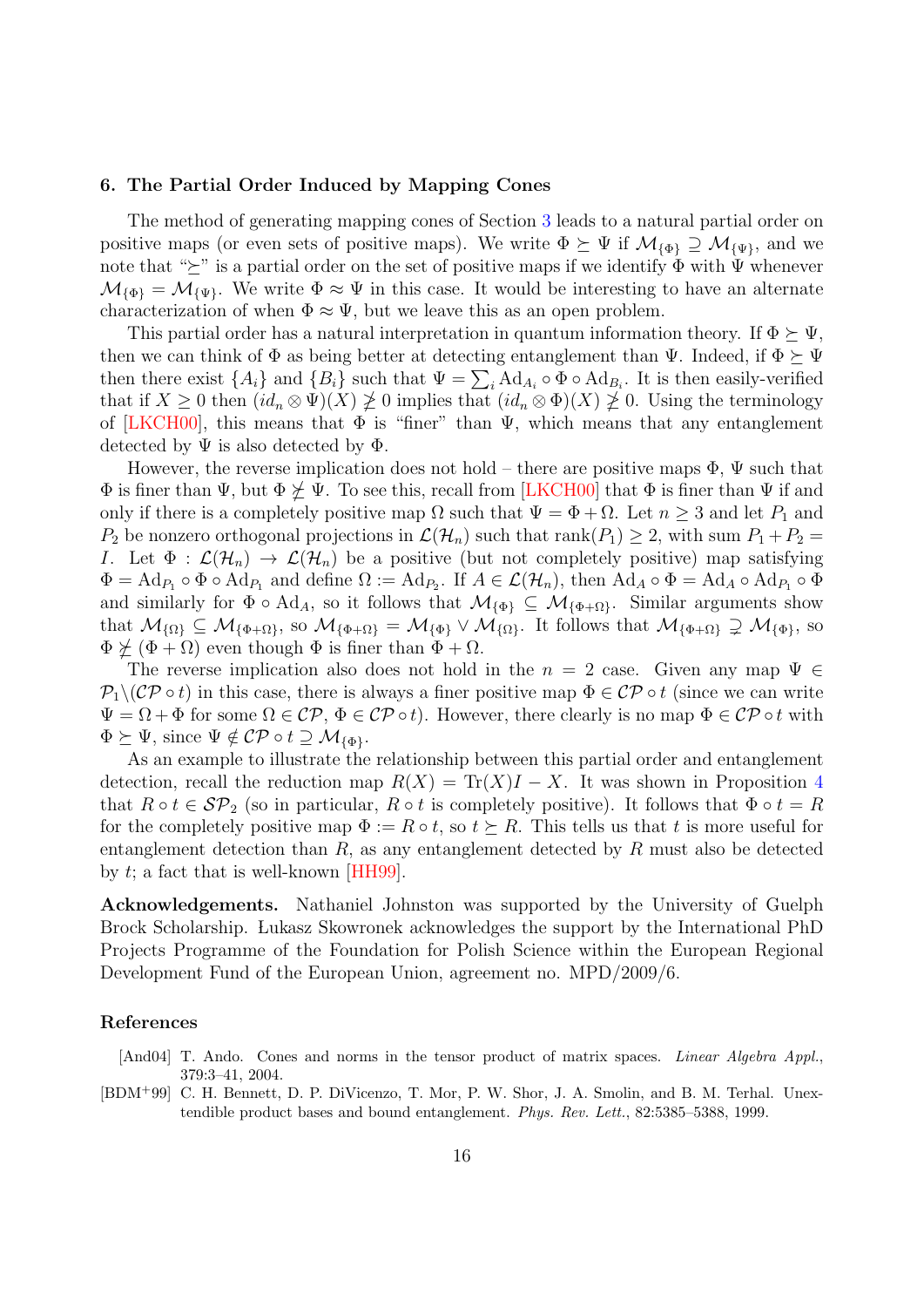- <span id="page-16-19"></span>[BFP04] F. Benatti, R. Floreanini, and M. Piani. Quantum dynamical semigroups and non-decomposable positive maps. Phys. Lett. A, 326:187–198, 2004.
- <span id="page-16-13"></span>[CAG99] N. J. Cerf, C. Adami, and R. M. Gingrich. Reduction criterion for separability. Phys. Rev. A, 60:898–909, 1999.
- <span id="page-16-10"></span>[CDKL01] J. I. Cirac, W. Dür, B. Kraus, and M. Lewenstein. Entangling operations and their implementation using a small amount of entanglement. Phys. Rev. Lett., 86:544–547, 2001.
- <span id="page-16-7"></span>[Cho75a] M.-D. Choi. Completely positive linear maps on complex matrices. Linear Algebra Appl., 10:285–290, 1975.
- <span id="page-16-16"></span>[Cho75b] M.-D. Choi. Positive semidefinite biquadratic forms. Linear Algebra Appl., 12:95–100, 1975.
- <span id="page-16-4"></span>[CK06] D. Chrus´ciński and A. Kossakowski. On partially entanglement breaking channels. Open Syst. Inf. Dyn., 13:17–26, 2006.
- <span id="page-16-25"></span><span id="page-16-17"></span>[CKL92] S.-J. Cho, S.-H. Kye, and S. G. Lee. Generalized Choi maps in 3-dimensional matrix algebras. Linear Algebra Appl., 171:213–224, 1992.
	- [ES79] E. Effros and E. Størmer. Positive projections and jordan structure in operator algebras. Math. Scand., 45:127–138, 1979.
- <span id="page-16-20"></span>[Hal06] W. Hall. A new criterion for indecomposability of positive maps. J. Phys. A: Math. Gen., 39:14119, 2006.
- <span id="page-16-14"></span>[HH99] M. Horodecki and P. Horodecki. Reduction criterion of separability and limits for a class of distillation protocols. Phys. Rev. A, 59:4206–4216, 1999.
- <span id="page-16-1"></span>[HHH96] M. Horodecki, P. Horodecki, and R. Horodecki. Separability of mixed states: Necessary and sufficient conditions. Phys. Lett. A, 223:1–8, 1996.
- <span id="page-16-12"></span>[HHH98] M. Horodecki, P. Horodecki, and R. Horodecki. Mixed-state entanglement and distillation: Is there a "bound" entanglement in nature? Phys. Rev. Lett., 80:5239–5242, 1998.
- <span id="page-16-24"></span><span id="page-16-5"></span><span id="page-16-3"></span>[HHHH09] R. Horodecki, P. Horodecki, M. Horodecki, and K. Horodecki. Quantum entanglement. Rev. Mod. Phys., 81:865–942, 2009.
	- [HOS84] H. Hanche-Olsen and E. Størmer. Jordan operator algebras, volume 21 of Monographs and Studies in Mathematics. Pitman, 1984.
	- [HSR03] M. Horodecki, P. W. Shor, and M. B. Ruskai. General entanglement breaking channels. Rev. Math. Phys., 15:629–641, 2003.
	- [Jam72] A. Jamio kowski. Linear transformations which preserve trace and positive semidefiniteness of operators. Rep. Math. Phys., 3:275–278, 1972.
	- [JS12] N. Johnston and E. Størmer. Mapping cones are operator systems. Bull. Lond. Math. Soc.. doi: [10.1112/blms/bds006,](http://dx.doi.org/10.1112/blms/bds006) 2012.
- <span id="page-16-26"></span><span id="page-16-23"></span><span id="page-16-22"></span><span id="page-16-21"></span><span id="page-16-18"></span><span id="page-16-15"></span><span id="page-16-11"></span><span id="page-16-9"></span><span id="page-16-8"></span><span id="page-16-6"></span><span id="page-16-2"></span><span id="page-16-0"></span>[LKCH00] M. Lewenstein, B. Kraus, J. I. Cirac, and P. Horodecki. Optimization of entanglement witnesses. Phys. Rev. A, 62:052310, 2000.
	- [LMS10] J. M. Leinaas, J. Myrheim, and P. Ø. Sollid. Low-rank extremal positive-partial-transpose states and unextendible product bases. Phys. Rev. A, 81, 2010.
	- [Mar10] M. Marciniak. On extremal positive maps acting between type I factors. In Noncommutative Harmonic Analysis with Applications to Probability II, pages 201–221, 2010.
	- [Osa91] H. Osaka. Indecomposable positive maps in low dimensional matrix algebras. Linear Algebra Appl., 153:73–83, 1991.
	- [Per96] A. Peres. Separability criterion for density matrices. Phys. Rev. Lett., 77:1413–1415, 1996.
	- [Rai97] E. M. Rains. Entanglement purification via separable superoperators. E-print: [arXiv:quant](http://arxiv.org/abs/quant-ph/9707002)[ph/9707002,](http://arxiv.org/abs/quant-ph/9707002) 1997.
	- [Rob85] A. G. Robertson. Positive projections on C<sup>∗</sup>-algebras and an extremal positive map. J. London Math. Soc., 32:133–140, 1985.
	- [Sko11a] L. Skowronek. Cones with a mapping cone symmetry in the finite-dimensional case. Linear Algebra Appl., 435:361–370, 2011.
	- [Sko11b] L. Skowronek. Three-by-three bound entanglement with general unextendible product bases. J. Math. Phys., 52:122202, 2011.
	- [Sko12] L. Skowronek. There is no analogue of the positive partial transpose criterion in the three-by-